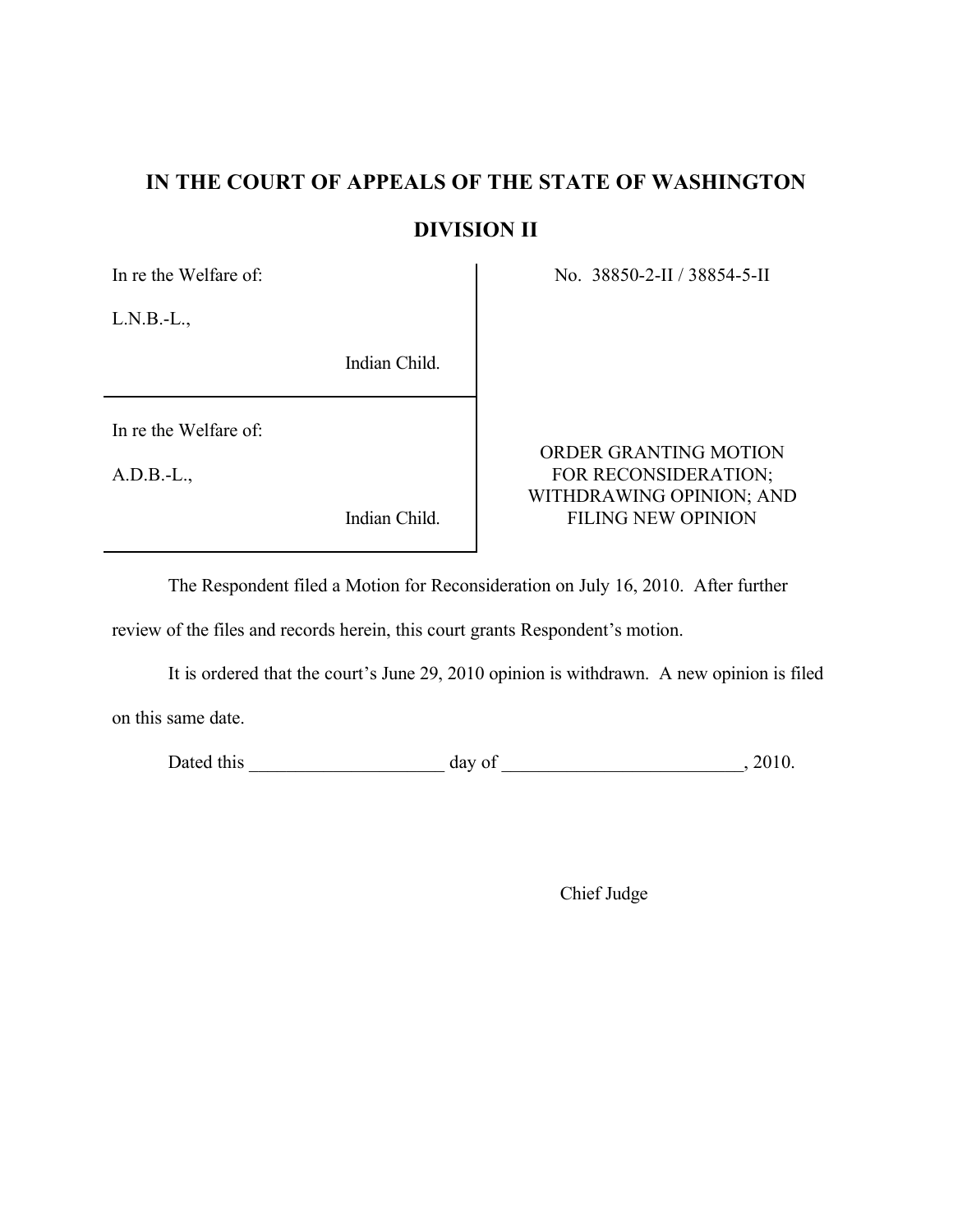# **IN THE COURT OF APPEALS OF THE STATE OF WASHINGTON DIVISION II**

 $L.N.B.-L.$ 

Indian Child.

In re the Welfare of:

A.D.B.-L.,

Indian Child.

In re the Welfare of: No. 38850-2-II / 38854-5-II

# PUBLISHED OPINION

Penoyar, C.J. — JB-L and KL, the mother and father, respectively, of four-year old LNB-L and three-year old ADB-L, <sup>1</sup> appeal the juvenile court's order terminating their parental rights. LNB-L and ADB-L each qualify as an "Indian child" under the Indian Child Welfare Act  $(ICWA).<sup>2</sup>$  JB-L and KL assign error to several findings of fact and conclusions of law, and they assert that the Department of Social and Health Services failed to establish several elements of RCW  $13.34.180(1)^3$  and ICWA. The parents raise numerous other arguments, including the Department's alleged failure to provide proper notice to Indian tribes that had an interest in the

<sup>&</sup>lt;sup>1</sup> We refer to the children and their parents by their initials in order to protect the children's anonymity.

<sup>&</sup>lt;sup>2</sup> ICWA is codified at 25 U.S.C.  $\S$  1901-1963. LNB-L and ADB-L each qualify as an "Indian" child" under 25 U.S.C. § 1903(4) because LNB-L is an enrolled member of the Nooksack Tribe and ADB-L is eligible for enrollment as a member in the Nooksack Tribe.

<sup>&</sup>lt;sup>3</sup> After the termination proceedings in this case, the legislature amended RCW 13.34.180 in a manner that does not impact our analysis. *See* Laws of 2009, ch. 520, § 34; Laws of 2009, ch. 475, § 5. For ease of reference, we cite to the current version of the statute throughout this opinion.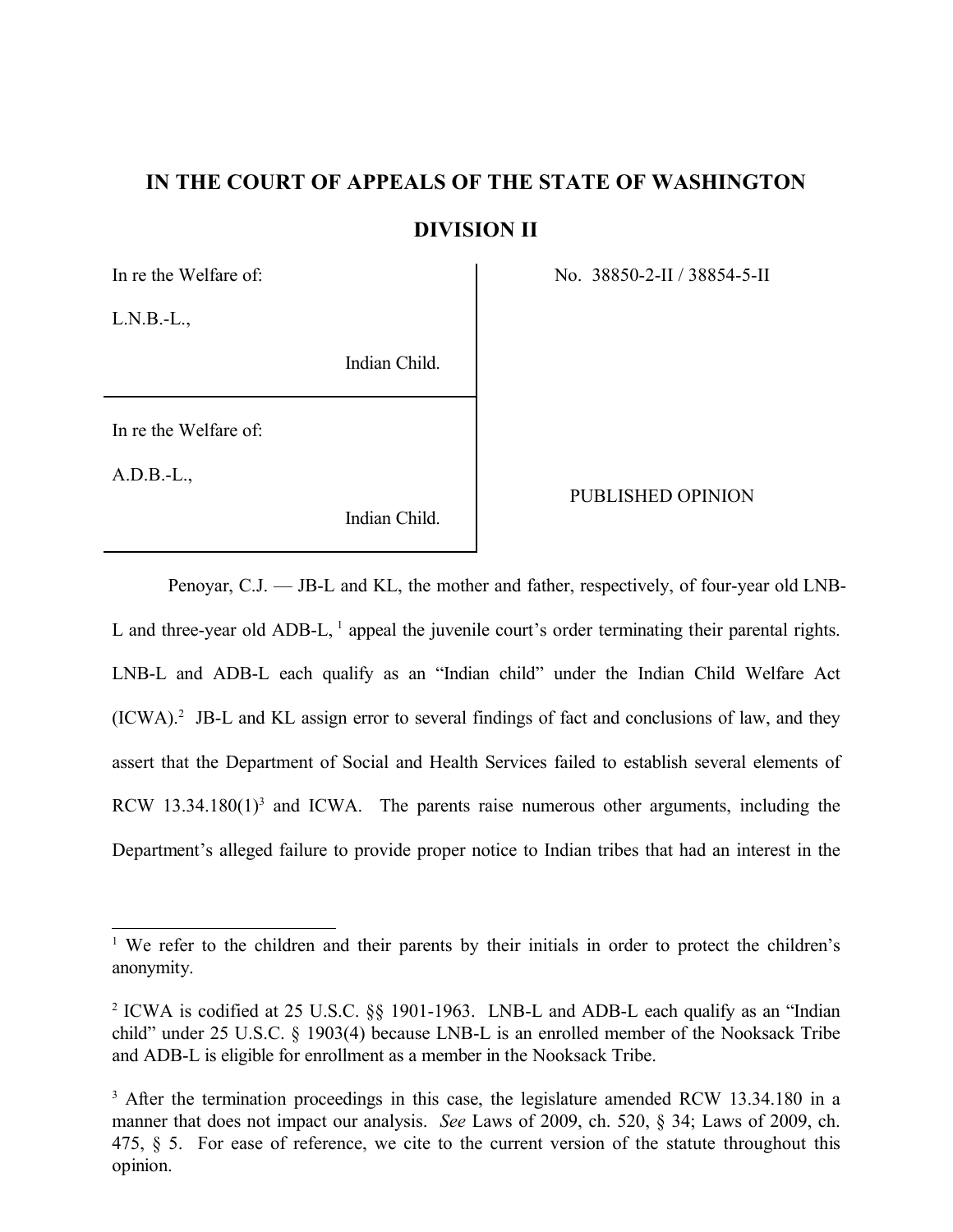proceedings. We affirm the termination orders, but we hold that the Department should have notified two additional tribes of the termination proceedings. Therefore, we remand for proper notice. If the notified tribes decline to intervene, the termination orders will stand. If either of the tribes chooses to intervene, the juvenile court shall hold further proceedings consistent with this opinion.

#### FACTS

In December 2005, Child Protective Services (CPS) received referrals raising concerns about then-newborn LNB-L's feeding and weight gain,<sup>4</sup> and JB-L's ability to care for him alone. On December 29, a social worker visited JB-L's residence. At the time, KL was in jail for a probation violation. The social worker observed a heater on "full blast" near flammable items, an inoperative smoke detector, a kitchen counter and sink full of dirty dishes, garbage on the floor, and caked-on food matting the carpet. Ex. 1 at 3; Ex. 8 at 3. The home had a strong odor, and LNB-L's hair contained flea eggs. CPS placed LNB-L in protective custody.

### I. Dependency

On June 30, 2006, the juvenile court found LNB-L dependent because he lacked a "parent, guardian or custodian capable of adequately caring" for him. Former RCW 13.34.030(5)(c) (Laws of 2003, ch. 227, § 2). The court's dispositional order required JB-L to complete a parenting evaluation; attend parenting classes; receive medical care for her health problems, including cirrhosis; receive counseling to address psychological issues, including the impact of domestic violence; secure and maintain stable housing free of drug or alcohol use and

<sup>&</sup>lt;sup>4</sup> LNB-L had lost about ten percent of his birth weight. After placement in foster care, LNB-L began gaining weight.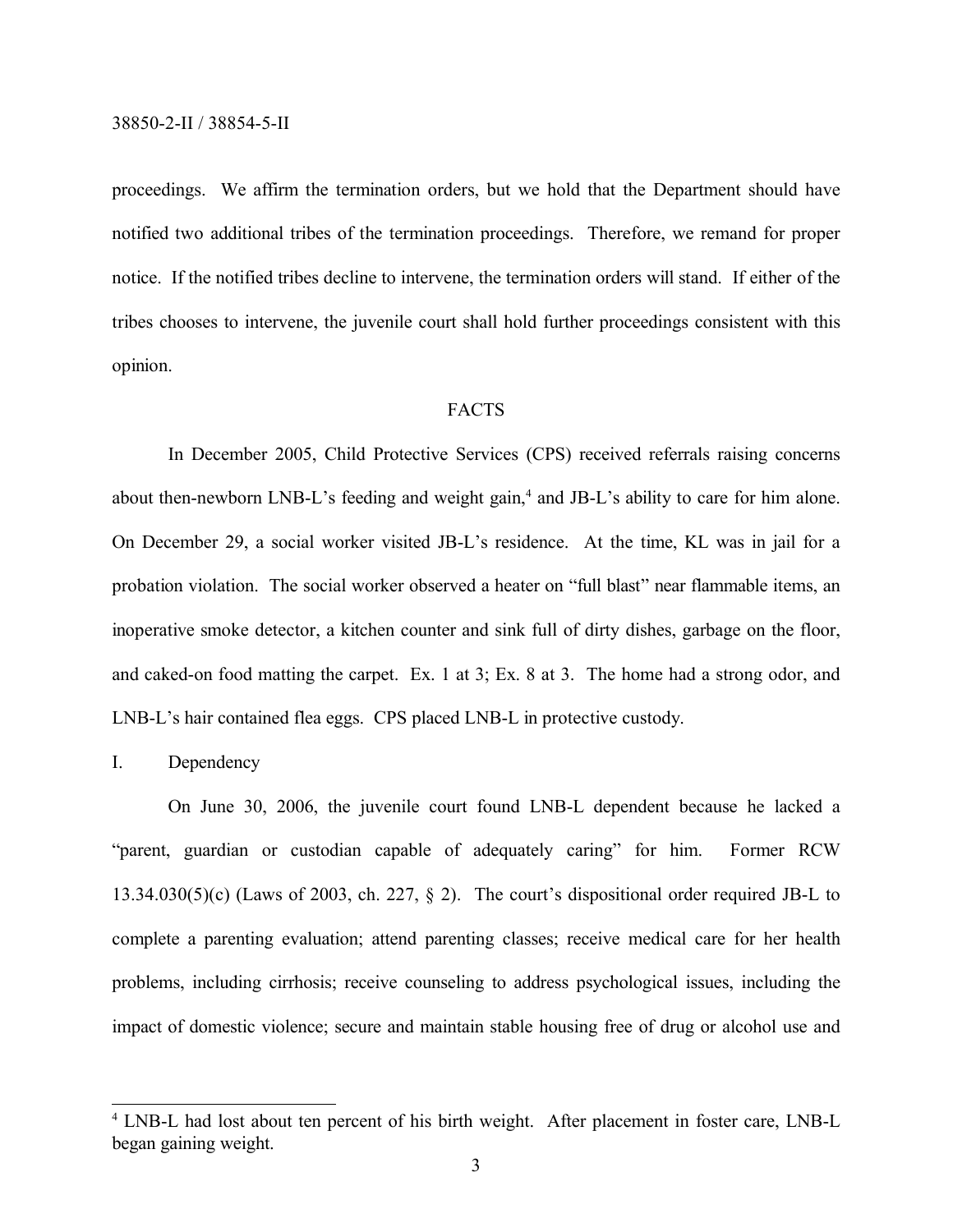domestic violence; and work with a public health nurse to learn to care for LNB-L. The court's dispositional order required KL to comply with most of these same requirements and to complete psychiatric and drug and alcohol evaluations;<sup>5</sup> receive medical care for neurological issues; receive counseling to address psychological issues and learn coping skills; and complete a one-year domestic violence perpetrator treatment program.

During LNB-L's dependency, JB-L was pregnant with ADB-L. She participated in a highrisk pregnancy program at the University of Washington.<sup>6</sup> JB-L attended classes with KL, but the university eventually ejected KL from the program due to his volatile behavior. As a result, JB-L cancelled her appointment to induce labor at the university, despite her high-risk status, in order to find a location where KL could attend the birth. JB-L gave birth to ADB-L in a Silverdale hospital.

Shortly after ADB-L's birth on January 5, 2007, the Department filed a dependency petition because of its continuing concerns about JB-L's and KL's ability to parent. After a hearing in July 2007, the juvenile court found ADB-L dependent. The juvenile court issued an additional dispositional order with regard to ADB-L that required JB-L to obtain medical coverage for herself; work to develop independent living skills, including learning about financial decisions; and complete a class entitled "Parenting Children who have witnessed Domestic Violence." Ex. 16 at 4. The court ordered KL to provide random urinalysis (UA) samples; demonstrate the skills he had learned in parenting classes during visitation; and receive medical

<sup>&</sup>lt;sup>5</sup> The Department had received reports that KL used excessive amounts of alcohol in addition to marijuana, methamphetamine, and cocaine.

<sup>&</sup>lt;sup>6</sup> JB-L participated in the same program while pregnant with LNB-L, but the University removed her from the program because she missed too many appointments.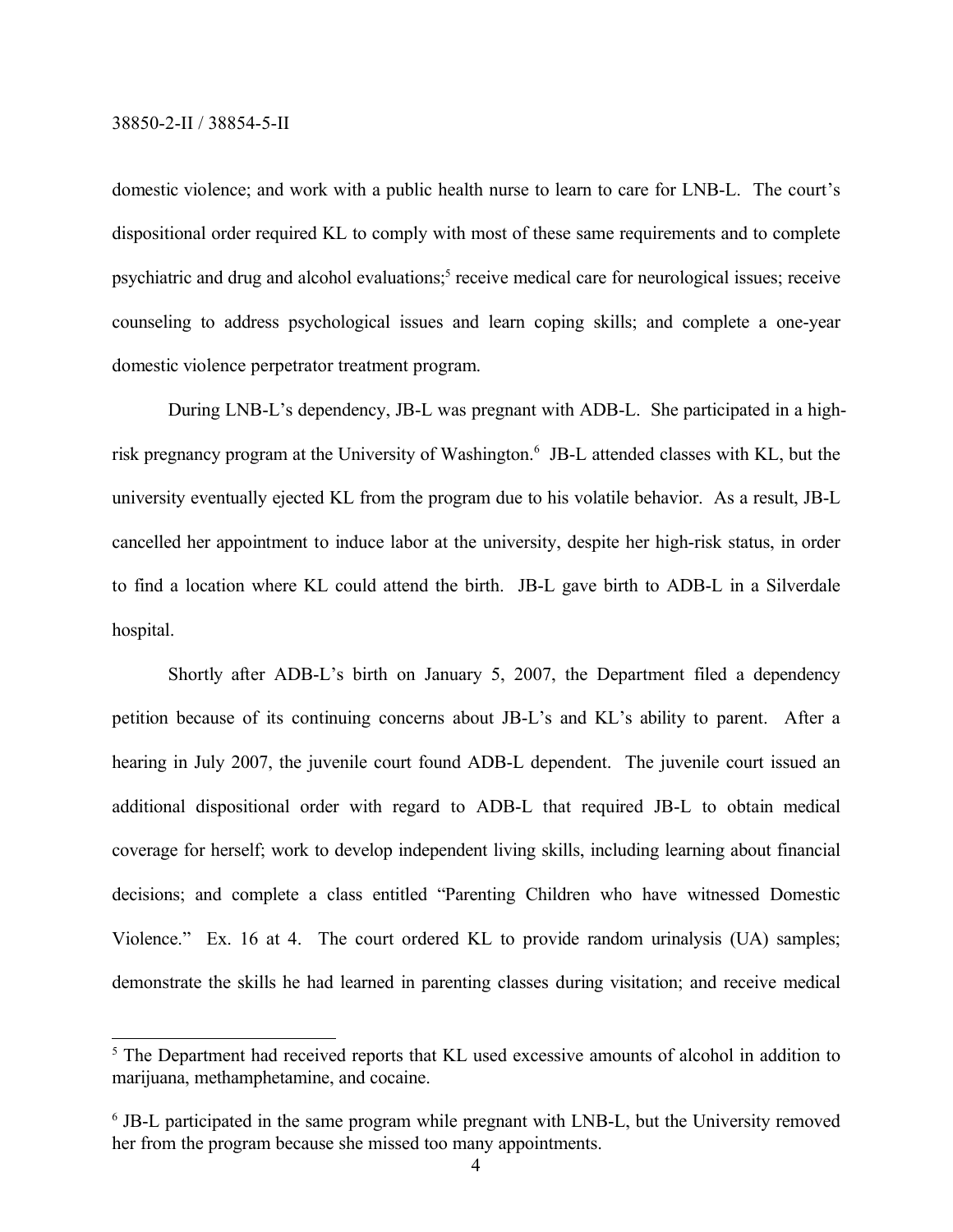care for a diagnosed mood disorder.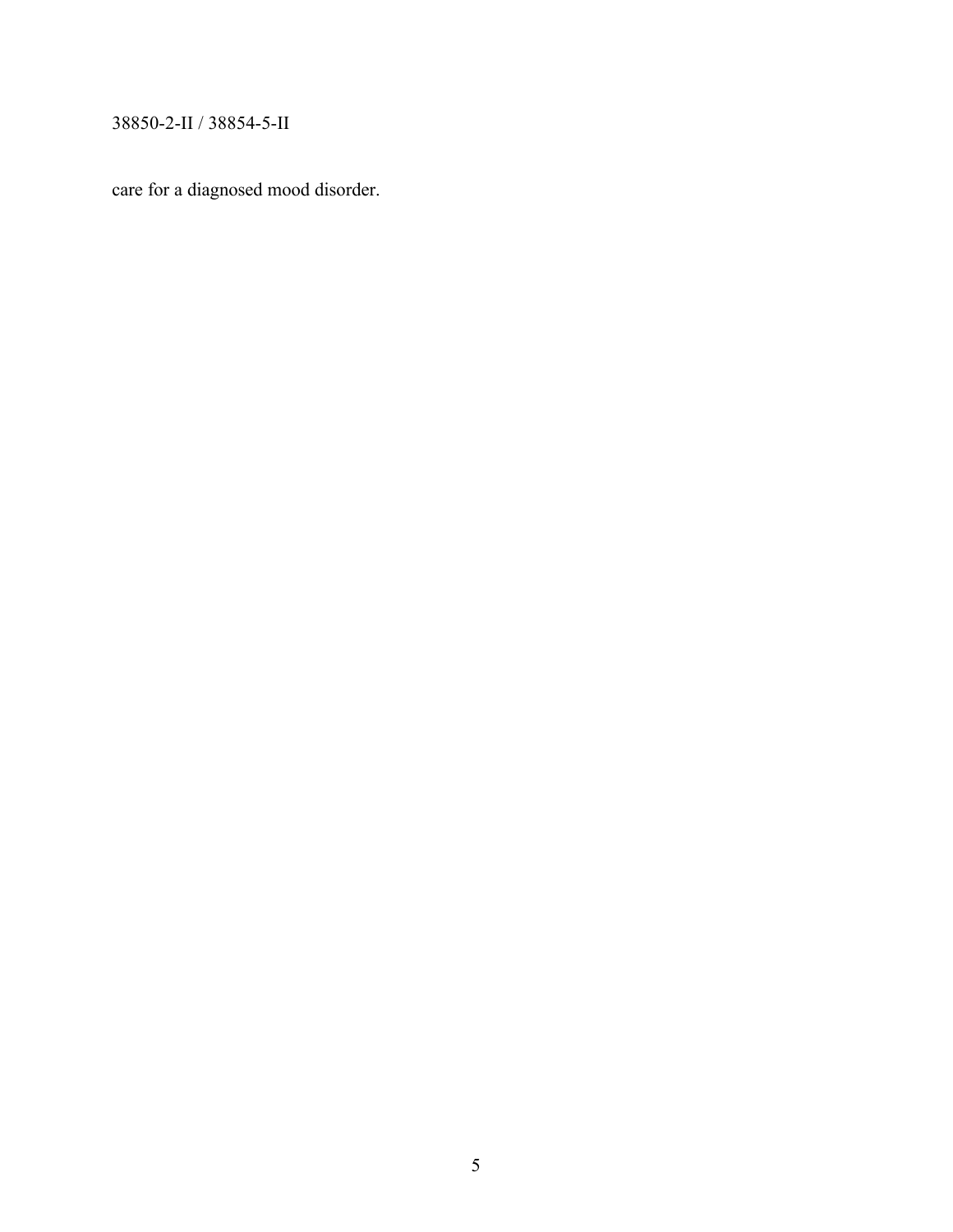#### A. Tribal Membership and Affiliation

JB-L is an enrolled member of the Nooksack Tribe, a federally recognized tribe, and the Squamish Nation,<sup>7</sup> a Canadian tribe that is not federally recognized. See Indian Entities Recognized and Eligible To Receive Services From the United States Bureau of Indian Affairs, 74 Fed. Reg. 40218, 40219-22 (Aug. 11, 2009). KL describes his heritage as "Cherokee and Black Foot out of the Algonquin Nation," but he is not a member of those tribes. Report of Proceedings (RP) at 538. The dependency petitions note that JB-L is a member of the Squamish Nation, and that KL "has Cherokee and Black Foot ancestry, but is not enrolled." Ex. 1 at 2; Ex. 8 at 2. The Cherokee Nation is a federally recognized tribe. 74 Fed. Reg. 40218, 40219 (Aug. 11, 2009). There is insufficient evidence in the record to determine whether KL's "Black Foot ancestry" refers to the federally-recognized Blackfeet Tribe of the Blackfeet Indian Reservation of Montana.<sup>8</sup> Ex. 1 at 2; Ex. 8 at 2; *see* 74 Fed. Reg. 40218, 40219 (Aug. 11, 2009).

As we noted above, LNB-L is an enrolled Nooksack member and ADB-L is eligible for enrollment in the Nooksack Tribe. The record is unclear as to whether LNB-L and ADB-L are members or are eligible for membership in the Squamish, Cherokee, or Black Foot Tribes.

<sup>7</sup> At oral argument, and again in her amended supplemental brief, JB-L asserted that the Squamish Nation and the Suquamish Indian Tribe of the Port Madison Reservation, a federally recognized tribe, are related or affiliated in some way. *See* 74 Fed. Reg. 40218, 40221 (Aug. 11, 2009). Despite the similarity in spelling, nothing in the record supports JB-L's contention that the tribes are related or affiliated.

<sup>&</sup>lt;sup>8</sup> Because the record is unclear on this point, we refer to the tribe as the "Black Foot" tribe throughout in keeping with KL's description.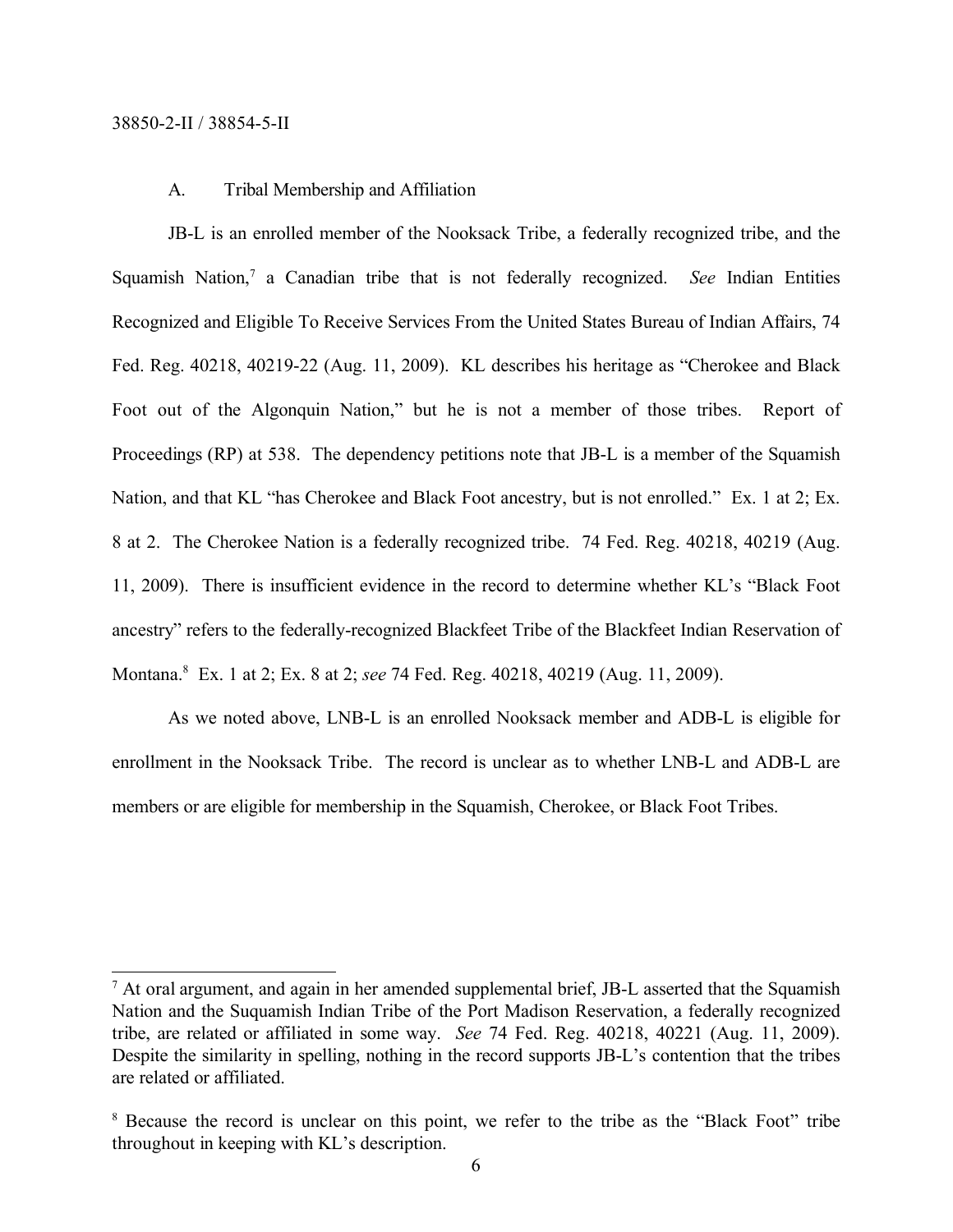### B. Nooksack Tribe's Involvement

The Department notified the Nooksack Tribe about the family, and the Nooksack Tribe became involved in 2006.<sup>9</sup> Elizabeth Paez served as the Nooksack's Indian Child Welfare (ICW) case manager for LNB-L and ADB-L. At the termination hearing, Paez testified that the Squamish Nation declined to intervene in the dependencies.

During the dependency, Paez participated telephonically in approximately ten meetings with the Department and one or both parents. Paez did not meet JB-L and KL until August 2007 when she and other tribal employees traveled to Port Orchard to help the parents "get into services . . . so that they could regain their children back." RP at 597. That meeting lasted four hours, and the children were not present. Paez and another tribal employee helped KL to arrange mental health and alcohol services. Nooksack employees also tried to help JB-L obtain insurance so that she could receive her medication at a reduced price, but JB-L lacked the necessary paperwork. At that meeting, KL had an "outburst[ ]" that "left [JB-L] in tears." RP at 576.

In October 2007, Paez tried to meet with KL and JB-L for a second time at the site where KL and JB-L visited the children. KL notified Paez that he did not want to speak with her because Paez had arrived late to the meeting. Paez then spent about an hour with the children at the foster home. She noted that the foster home was appropriate and that the children seemed happy.<sup>10</sup> After the failed meeting, JB-L called Paez several times to notify her that she was faxing documents regarding KL's medications. Aside from those phone calls, Paez had no further

<sup>&</sup>lt;sup>9</sup> The Nooksack Tribe formally intervened in the dependency of ADB-L on February 22, 2007, and the tribe's counsel appeared telephonically at ADB-L's dependency hearings.

<sup>&</sup>lt;sup>10</sup> At the time of trial, LNB-L and ADB-L were placed together with Native American foster parents.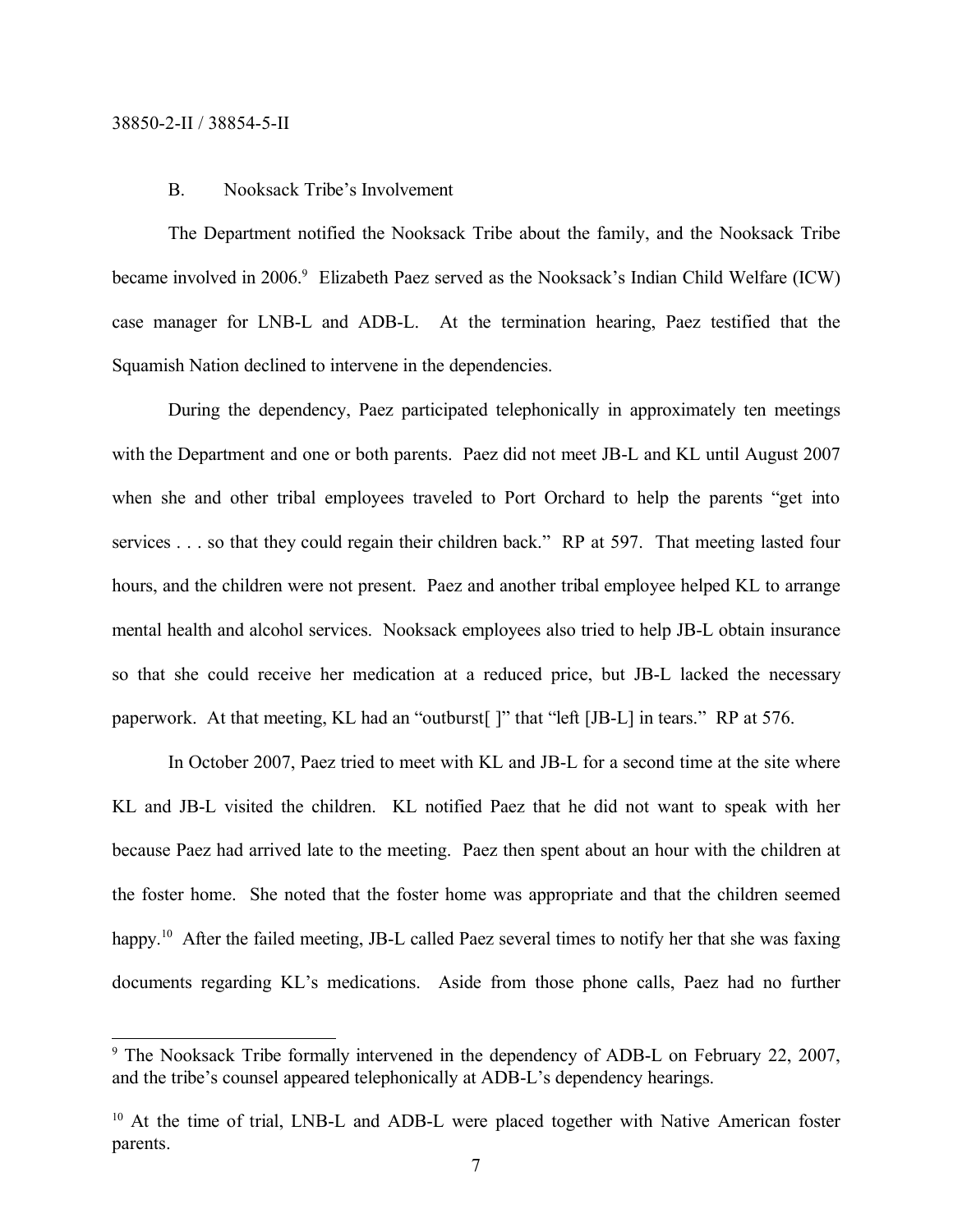#### contact with KL or JB-L.

C. Housing

In 2006, the Department assisted JB-L and KL to obtain housing at Quail Hollow Apartments, and it helped pay the first month's rent. In August 2006, the Department's ICW social worker, Hunter Morrigan, visited the residence. Morrigan observed no safety concerns, noting that the home was clean, contained food and adequate furniture, and smelled pleasant. Morrigan never entered the home again; she believed that KL and JB-L knew how to keep their home clean.

While at Quail Hollow, KL and JB-L received several three-day notices for nonpayment, and their neighbors complained about noise. On some occasions, when Quail Hollow's assistant manager sent KL and JB-L notices for rent delinquency or noise violations, KL appeared in the assistant manager's office and yelled at her. Sometimes KL appeared intoxicated. The assistant manager felt threatened by KL's behavior, and she was concerned for JB-L's safety because JB-L sometimes cried in the assistant manager's office. In July 2008, Quail Hollow declined to renew KL and JB-L's lease because other residents threatened to move out if KL and JB-L remained. Afterwards, KL and JB-L stayed with relatives and friends. At trial, JB-L stated that she was homeless and had applied for low-income housing.

# D. Substance Abuse

In 2006, KL refused to complete a drug and alcohol assessment after two referrals by the Department. Beginning in 2007, KL changed course and completed substance abuse evaluations at three different agencies. The first two agencies recommended inpatient treatment and intensive outpatient treatment, respectively, neither of which KL completed.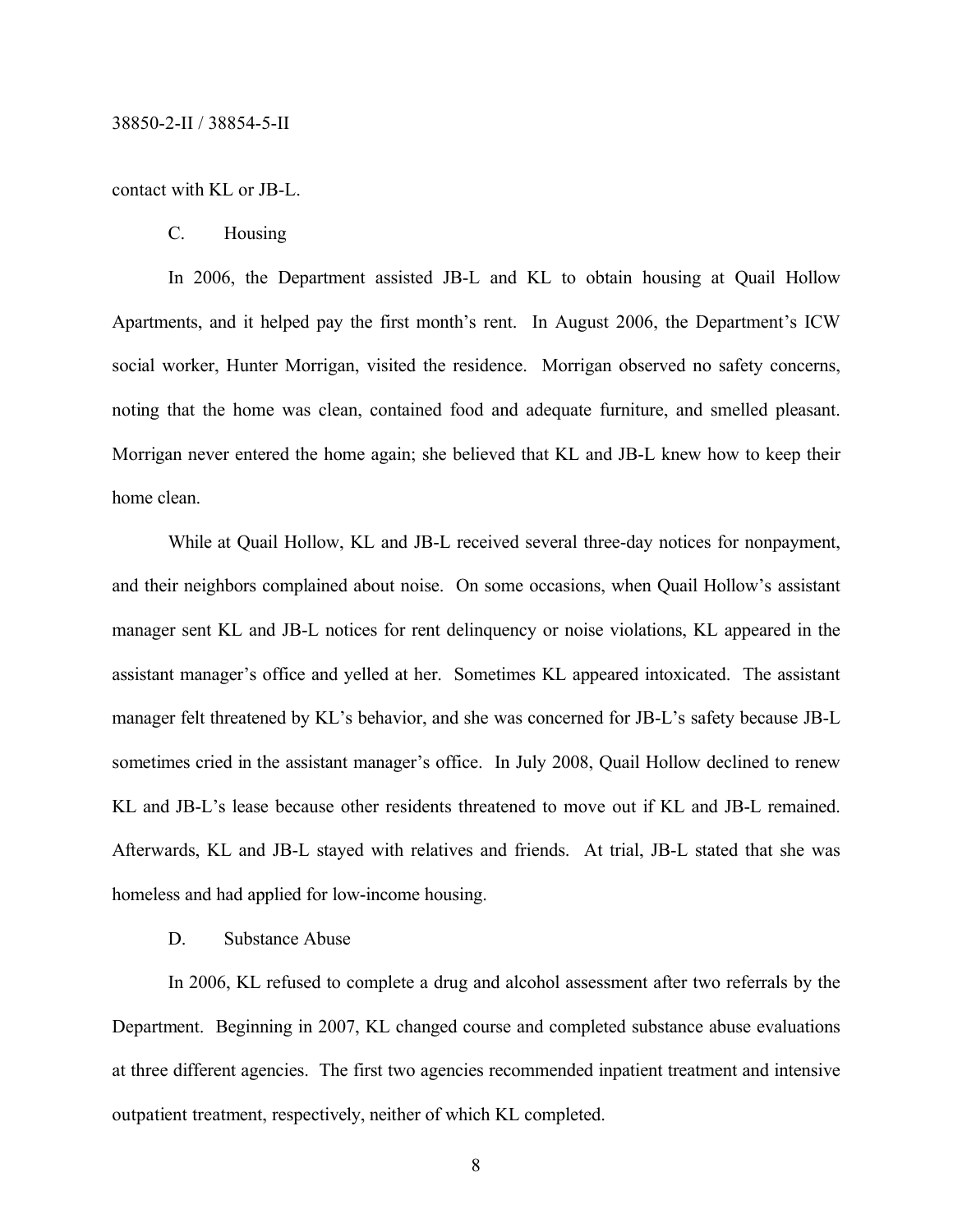In 2006 or 2007,<sup>11</sup> KL obtained a medical marijuana license in order to treat seizures, asthma, and back pain. KL testified that he spends \$100 per month on marijuana, smokes three "bowls" per day, and obtains the marijuana from "the people I got it from on the streets." RP at 200-01. JB-L buys \$20-\$40 of marijuana for KL per month out of her monthly budget of about \$630.

KL's third and most recent substance abuse evaluation in March 2008 found that "due to [KL]'s refusal to abstain from marijuana . . . he would only be served by a harm-reduction program." <sup>12</sup> RP at 713. KL expressed willingness to participate in a harm-reduction program.

Morrigan testified:

I did quite a bit of research in an attempt to try to look at what [a harm-reduction program] meant and where those are located. There were none in this area. And the descriptions of the programs did not seem to address the safety issues that a parent would have with regard to appropriately parenting their children while receiving that form of treatment. So that ended there.

RP at 713-14. Bill NeSmith, a former Department social worker who worked for KL during the dependency proceedings, discovered a program in Bellevue that he believed to be a harmreduction model.<sup>13</sup> He provided this information to KL's attorney.

<sup>&</sup>lt;sup>11</sup> The date that KL received his medical marijuana license is unclear. On October 30, 2008, he testified that he started taking medical marijuana "two years ago," but he later testified that he completed a drug and alcohol evaluation at Right Choice Counseling before he received the license. RP at 199. According to Morrigan, KL attended the Right Choice evaluation on August 22, 2007. The record contains a medical authorization, signed by a physician, allowing KL to possess marijuana for medical purposes from August 29, 2008 to August 29, 2009.

<sup>&</sup>lt;sup>12</sup> Clinical psychologist Dr. Michael O'Leary testified that a "harm-reduction program" focuses on reducing the negative effects of an intoxicant through "self-control training, intoxication discrimination training, [and] other means of helping a person either reduce the frequency or the amount used per occasion." RP at 310.

<sup>&</sup>lt;sup>13</sup> When asked if he was familiar with a harm-reduction model, NeSmith replied that he only had a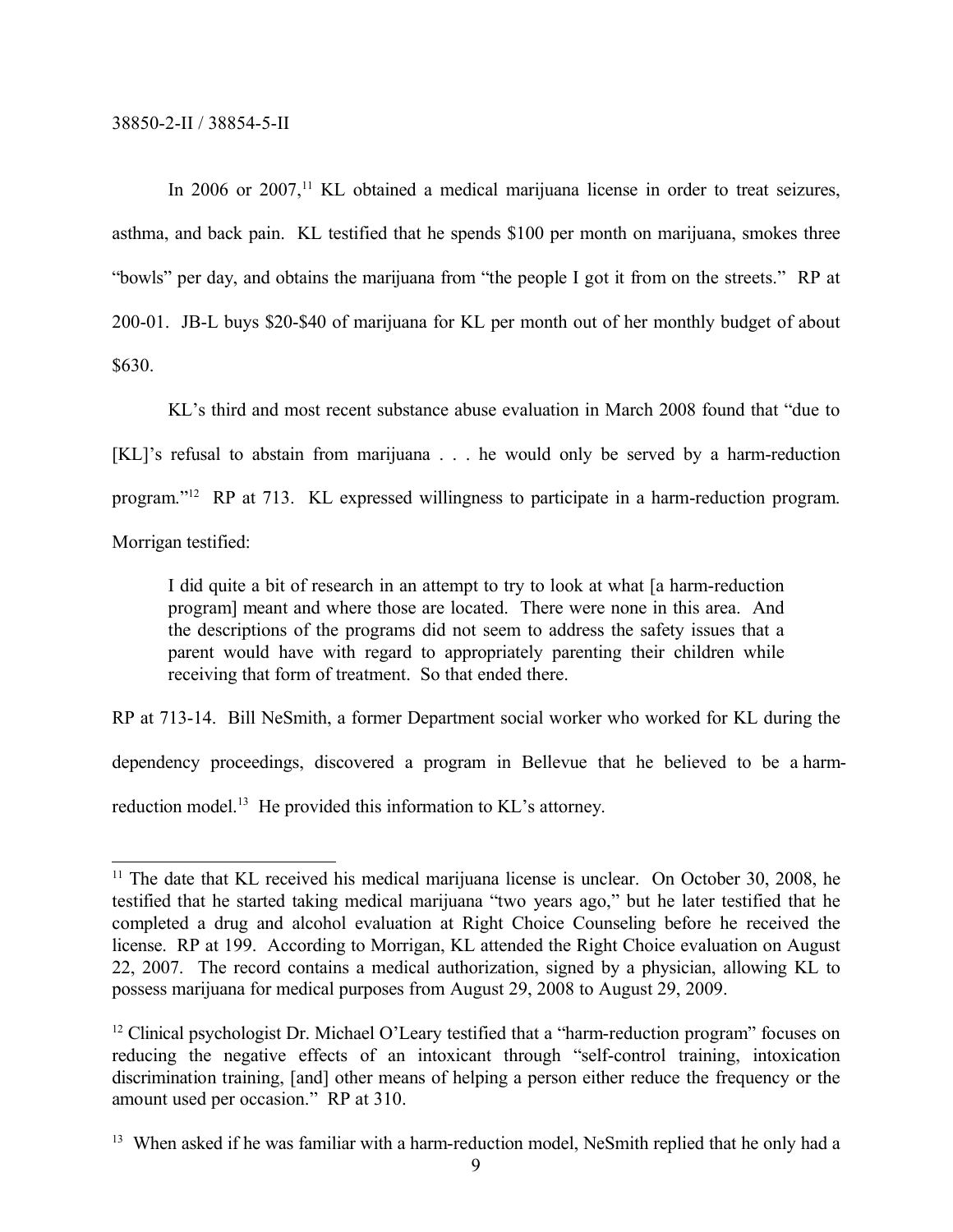Although the juvenile court's second dispositional order required KL to participate in random UAs, he refused because "[m]y children were not taken for drugs or alcohol. There's no use for them." RP at 235. At two of the three substance abuse evaluations, KL provided urine samples, both of which tested positive for marijuana and alcohol.

On two occasions during the dependencies, KL became involved with police due to extreme intoxication; one incident led to KL's arrest for harassment. KL stated that he became more assertive when he drank but that he had recently stopped drinking at the advice of his attorney.

In January 2006, JB-L completed a drug and alcohol evaluation. The evaluator found insufficient evidence to establish alcohol abuse or dependence and did not recommend treatment.

E. Domestic Violence

In 2004, KL entered an *Alford*<sup>14</sup> plea to fourth degree assault, domestic violence against JB-L. JB-L has continuously denied that KL has domestic violence issues. With regard to the 2004 conviction, JB-L explained that KL "grabbed" her because they were late for a bus and he wanted her to run. RP at 131. Morrigan witnessed KL publicly, sometimes in front of the children, yell at and demean JB-L and blame her for the children's removal from their care.

Police also arrested KL several times on domestic violence charges against his mother. In 2001, KL entered an *Alford* plea to a harassment charge involving his mother and the court entered a no contact order. In 2005, KL entered an *Alford* plea to fourth degree assault, domestic violence against his mother, and the court entered a no contact order. KL claimed his mother

<sup>&</sup>quot;layman's understanding" and that he was "not a substance abuse expert." RP at 1092.

<sup>14</sup> *North Carolina v. Alford*, 400 U.S. 25, 91 S. Ct. 160, 27 L. Ed. 2d 162 (1970).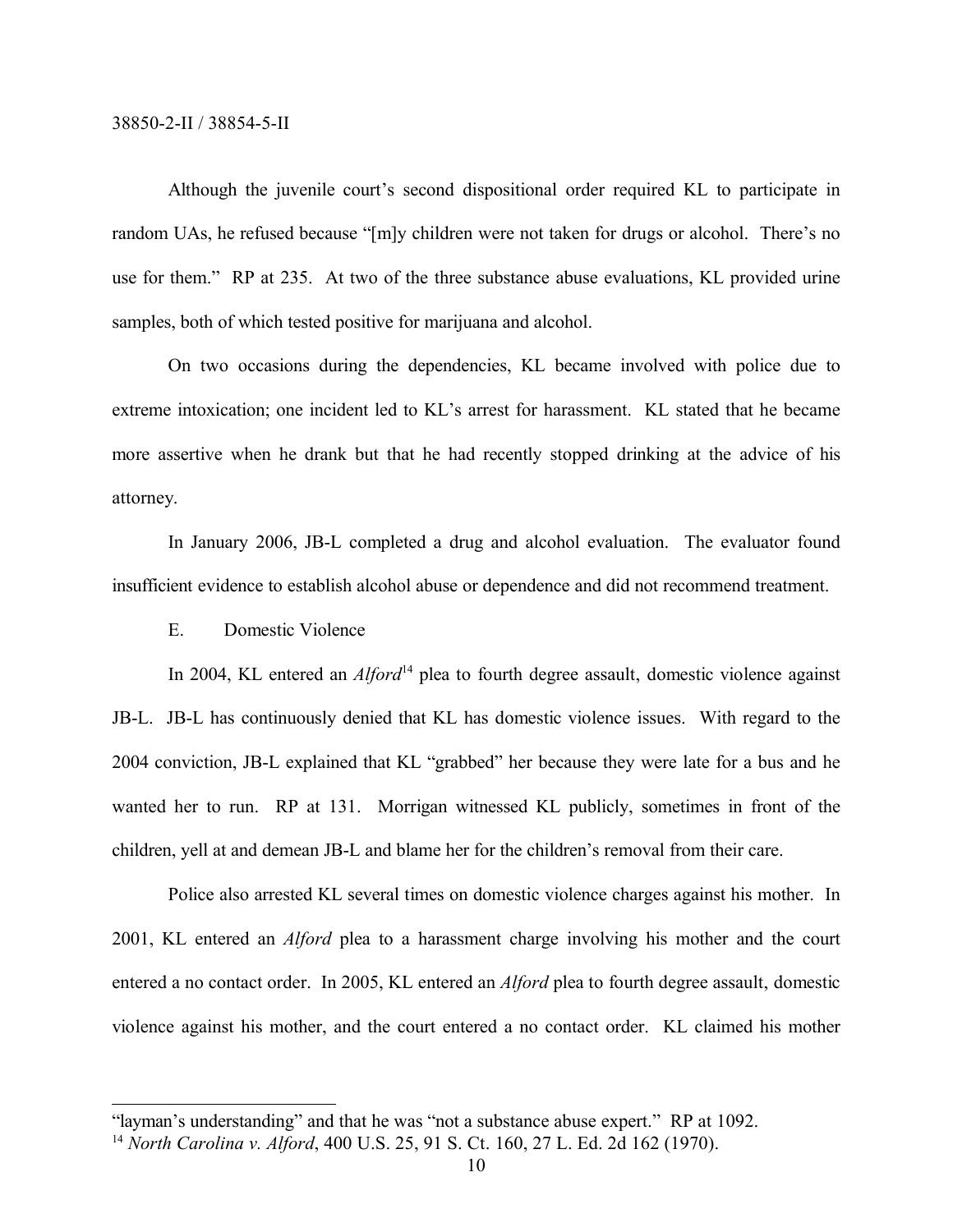always called the police on him "for nothing." <sup>15</sup> RP at 207.

In September 2006, KL began a domestic violence treatment program to which the Department had referred him. Julie Elkinton, a licensed mental health counselor and certified domestic violence treatment provider, led the Department-certified program. KL attended the program "fairly regular[ly]" and did well. RP at 918. Elkinton did not perceive KL to have anger issues and did not observe him become angry. KL brought JB-L to two or three individual sessions with Elkinton in order to work on their communication. Elkinton did not observe any behavior to make her believe that KL would endanger the children. Elkinton stated, "I would like to see [KL] have an opportunity to father his children." RP at 948.

# F. Mental Health

On March 29, 2006, before the juvenile court's determination that LNB-L was dependent, clinical psychologist Dr. Lawrence Majovski performed a psychological evaluation and parenting assessment of JB-L. Dr. Majovski's evaluation appears to have served as the basis for some of the court's requirements in the initial dispositional orders. Dr. Majovski concluded that JB-L had average cognitive abilities and that she experienced denial, conformity, tension, insecurity, and inadequacy. Dr. Majovski recommended parenting classes focusing on nurturance, compliance with regard to her medications, and counseling with regard to parenting issues and basic living skills.

<sup>&</sup>lt;sup>15</sup> KL's criminal history also includes two convictions for possession of illegal drugs. KL denied possessing drugs in either case.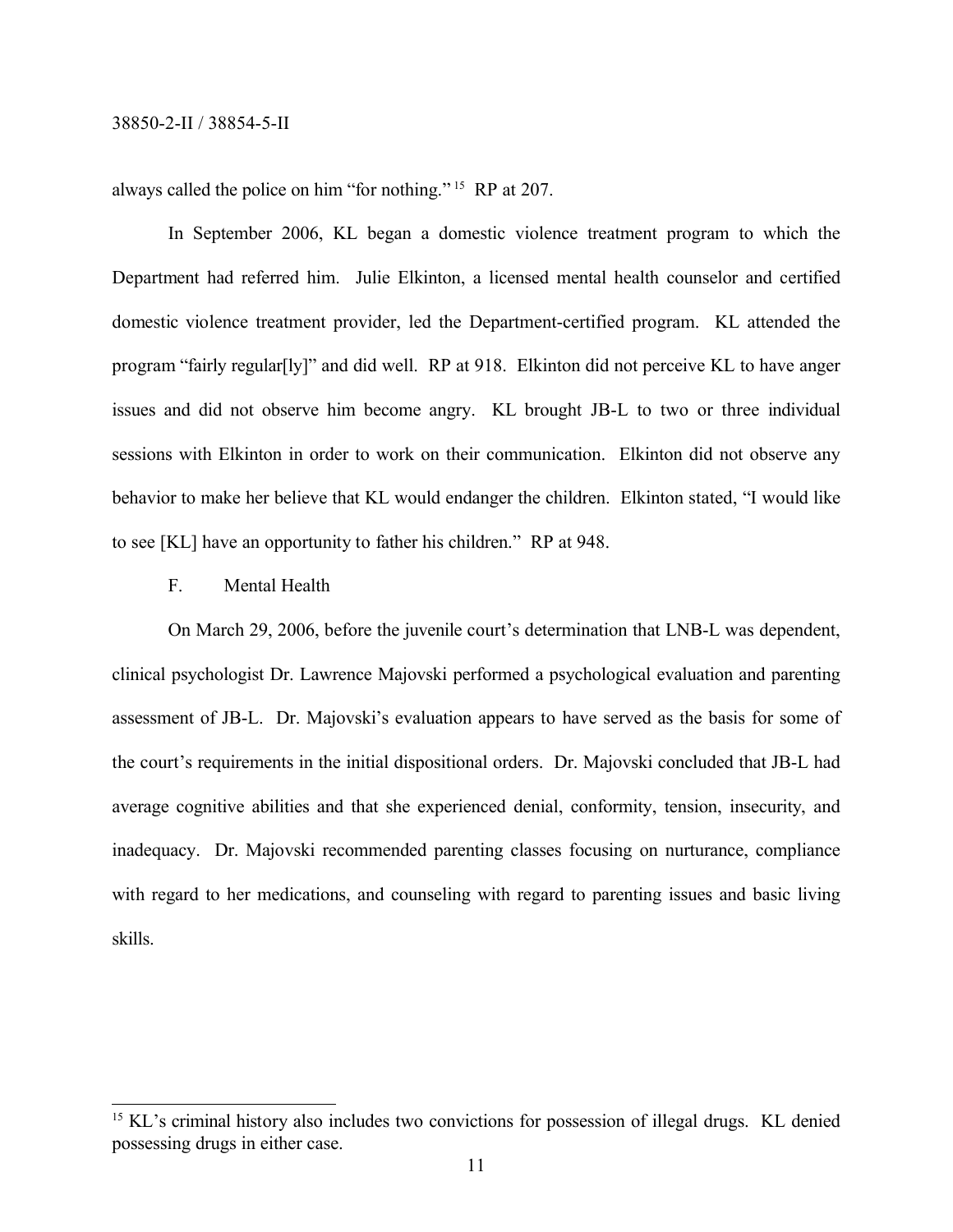Dr. Majovski observed KL and JB-L with LNB-L and noted that KL appeared controlling and verbose whereas JB-L appeared passive, nurturing, and submissive to KL. KL appeared affectionate but authoritarian, attempting to express feelings and thoughts for LNB-L. JB-L presented within the average range on a parenting stress inventory and parent-child relationship inventory. Dr. Majovski noted that JB-L was bonded to LNB-L. He concluded that JB-L was a safer parent for LNB-L and that "there are no serious concerns that she poses a [risk of] harm to her son." Exhibit 48 at 12.

#### G. Visitation

For most of the dependencies, KL and JB-L had two supervised visits per week for two hours each with the children. JB-L and KL attended nearly every visit, enduring two-hour bus rides each way to and from visits. The Department provided the parents with monthly bus passes. KL played with the children and appeared affectionate, singing to them and often telling them he loved them. JB-L held and comforted the children in her lap, changed their diapers, brought and prepared food at almost every visit, gave the children toys, and played with them on the floor. The Department provided JB-L with a list of the foods that the children were allergic to, but she sometimes brought foods that the children could not eat. Because neither parent demonstrated improved parenting skills at the visits, despite attending parenting classes, the Department provided them with a public health nurse who could give one-on-one parenting instruction during visits.

During visits, KL tended to be emotionally volatile and angry. He argued with JB-L, made inappropriate comments about people, attempted to engage in activities that were not ageappropriate for the children, and talked to the children about the case. When KL became volatile,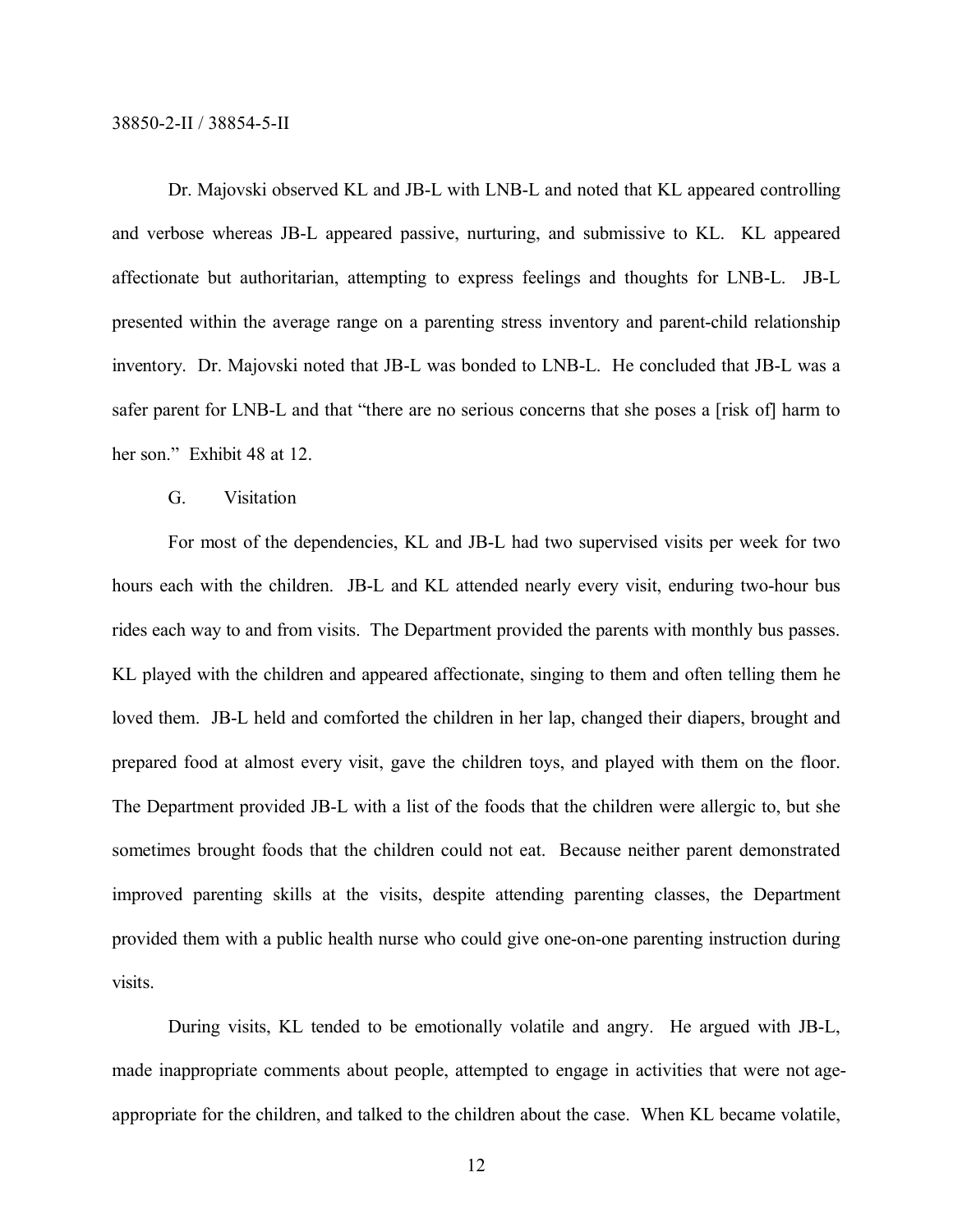JB-L had little or no reaction, while the children would stop what they were doing, become extremely serious, and seek comfort from JB-L or the visit supervisor.

In June 2008, the Department sought to terminate KL's visits because his volatility scared the children. LNB-L had started acting out in his foster home on the days surrounding visits, displaying aggression and escalating behavior.<sup>16</sup> The juvenile court terminated KL's visits, and the Department decreased JB-L's visits to once per week.

II. Termination

On February 6, 2008, the Department petitioned for termination. The Nooksack Tribe

appeared through its counsel on the first day of the proceedings and stated:

I actually am not available to participate throughout the entire trial. I did file a motion with the court requesting this partial participation . . . . What I intend to do, Your Honor, is to participate in this morning's session so that I can familiarize myself with the parties -- well, refamiliarize myself, hear the testimony until court adjourns for this morning, and then be available when Elizabeth Paez, the Nooksack Indian expert, testifies, so that I am available for testimony during that and then to participate in closing as well, Your Honor.

RP at 3. The tribe participated consistent with its counsel's representations, except that it did not participate in closing argument.

Morrigan testified extensively on the Department's behalf. Morrigan had worked as an ICW social worker for about ten years, assisting over 100 Native American families. She is of Lakota Sioux heritage but is not a tribal member. She has no specific training or education in Nooksack child-rearing practices, but she testified that tribes of the Salishan language group, to which the Nooksack Tribe belongs, had provided her with numerous trainings about culturally

<sup>&</sup>lt;sup>16</sup> Guardian Ad Litem (GAL) Jennifer Martin testified that LNB-L's behavior worsened after he changed foster homes but that, three weeks after contact with his prior foster care provider ended, LNB-L's aggression occurred only on days surrounding his visits with KL and JB-L.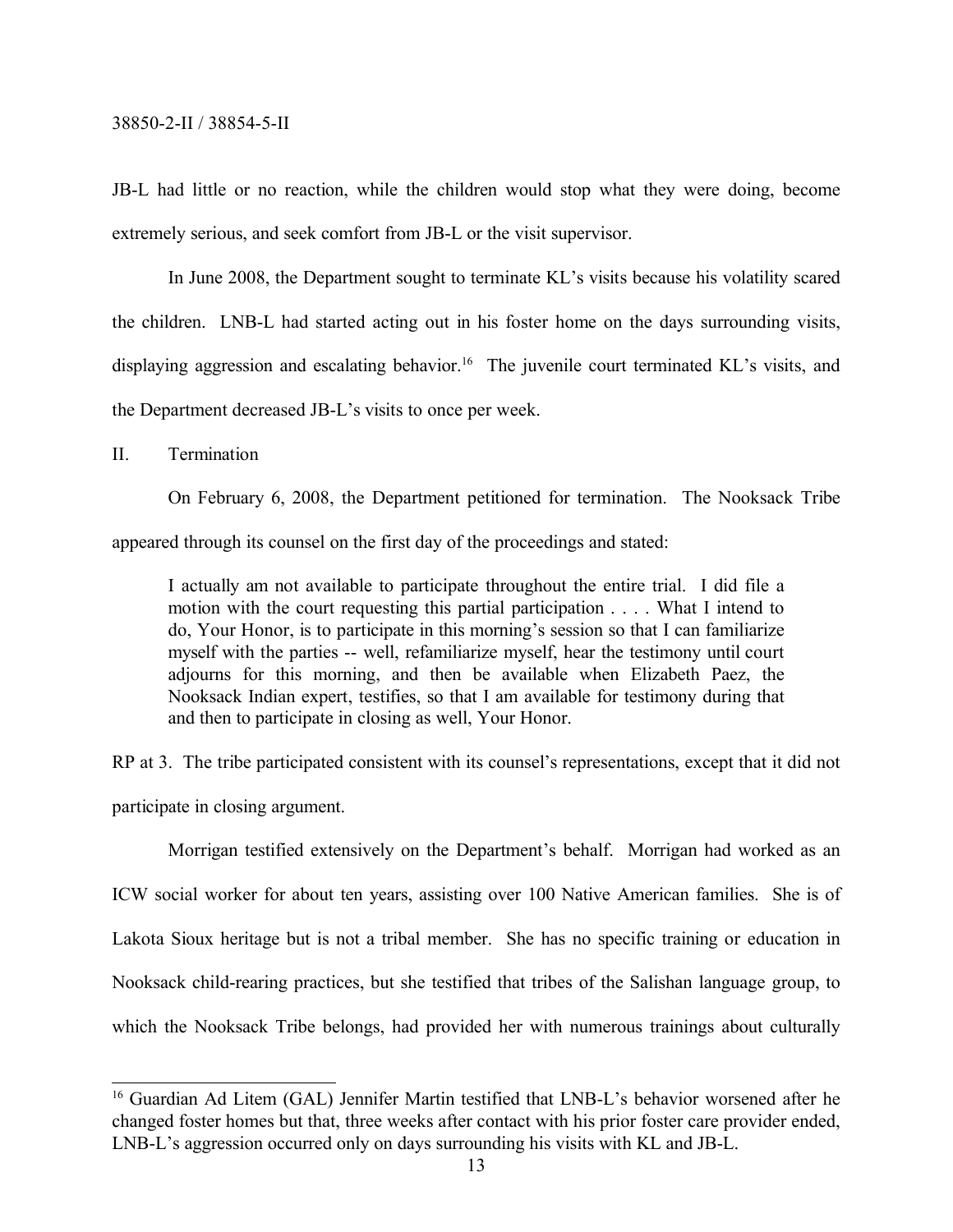appropriate services. Morrigan observed six visits between the children and both parents.

Morrigan testified that KL felt the Department had illegally kidnapped his children and was not receptive to information regarding the court's orders or the Department's view of his parental deficiencies. KL participated in a family preservation assessment, a psychological parenting evaluation with Dr. Majovski, parenting classes, three mental health evaluations, a domestic violence evaluation, and domestic violence treatment. KL did not complete the domestic violence treatment program. KL maintained only sporadic contact with the Department and refused to sign several necessary releases. Morrigan observed that during the dependencies, KL either made no progress in correcting his parenting deficiencies or made further declines in his parenting abilities. According to Morrigan, the Department had offered KL all services reasonably available and capable of correcting his parenting deficiencies in the foreseeable future.

Morrigan testified that JB-L completed most available services that the Department required and took additional parenting classes.<sup>17</sup> JB-L appeared "quite good at negotiating the network of available social services." RP at 764. Over the two years in which JB-L engaged in these services, however, Morrigan observed minimal progress toward remedying her parenting deficiencies. Morrigan opined that no other reasonably available services would be capable of correcting JB-L's parenting deficiencies in the near future.

Morrigan concluded that termination was in the children's best interests. She stated that there was little or no likelihood that KL or JB-L could remedy conditions in the near future so that the children could be returned to them and that continuation of the parent-child relationships

<sup>&</sup>lt;sup>17</sup> The Department required JB-L to take a class on protecting children who witness domestic violence, but the provider cancelled the class before JB-L could complete it.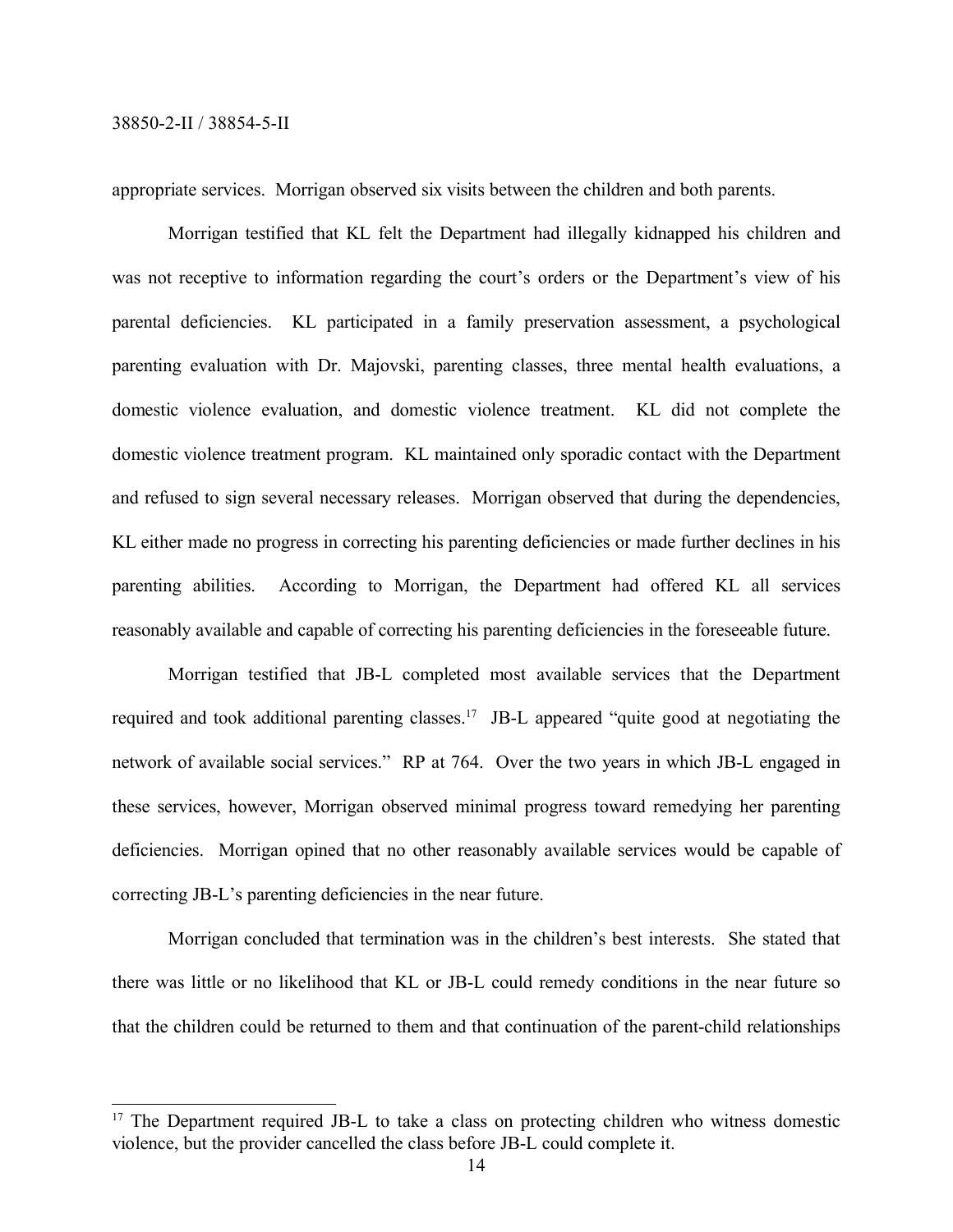would diminish the children's prospects for integration into a stable and permanent home. Morrigan believed that continued custody of the children by KL or JB-L would likely result in serious emotional or physical damage to the children because JB-L could not protect the children and because of untreated substance abuse, mental health, and domestic violence issues. The possibility of JB-L divorcing KL and parenting without him came up numerous times during the dependencies, but Morrigan testified that JB-L would be unable to parent independently. JB-L was "[un]likely to do well living on her own by herself, much less with children with their needs." RP at 768. JB-L would require assistance and support from other people and a residence where KL could not find her in order to protect herself and the children from KL. The Guardian Ad Litem (GAL) concurred that terminating JB-L and KL's parental rights would be in the children's best interests.

Paez testified that the Nooksack Tribe also supported termination. She identified KL and JB-L's parenting deficiencies as untreated mental health issues in addition to domestic violence and substance abuse in the home. Paez noted that "it would be hard for [JB-L] to protect herself and the children from [KL] and also with his outbursts from his [domestic violence] and his drinking." RP at 575. Paez stated that her opinion on substance abuse relied solely on information the Department provided, and she acknowledged that JB-L never complained of domestic violence. Paez noted that the tribe made active efforts to provide services to KL and JB-L and concluded that if the children remained in the parents' custody, they would likely suffer serious emotional or physical damage because of domestic violence, drinking, and KL's use of medical marijuana in the home.<sup>18</sup>

<sup>&</sup>lt;sup>18</sup> Paez explained that the children have "numerous medical problems," including asthma. RP at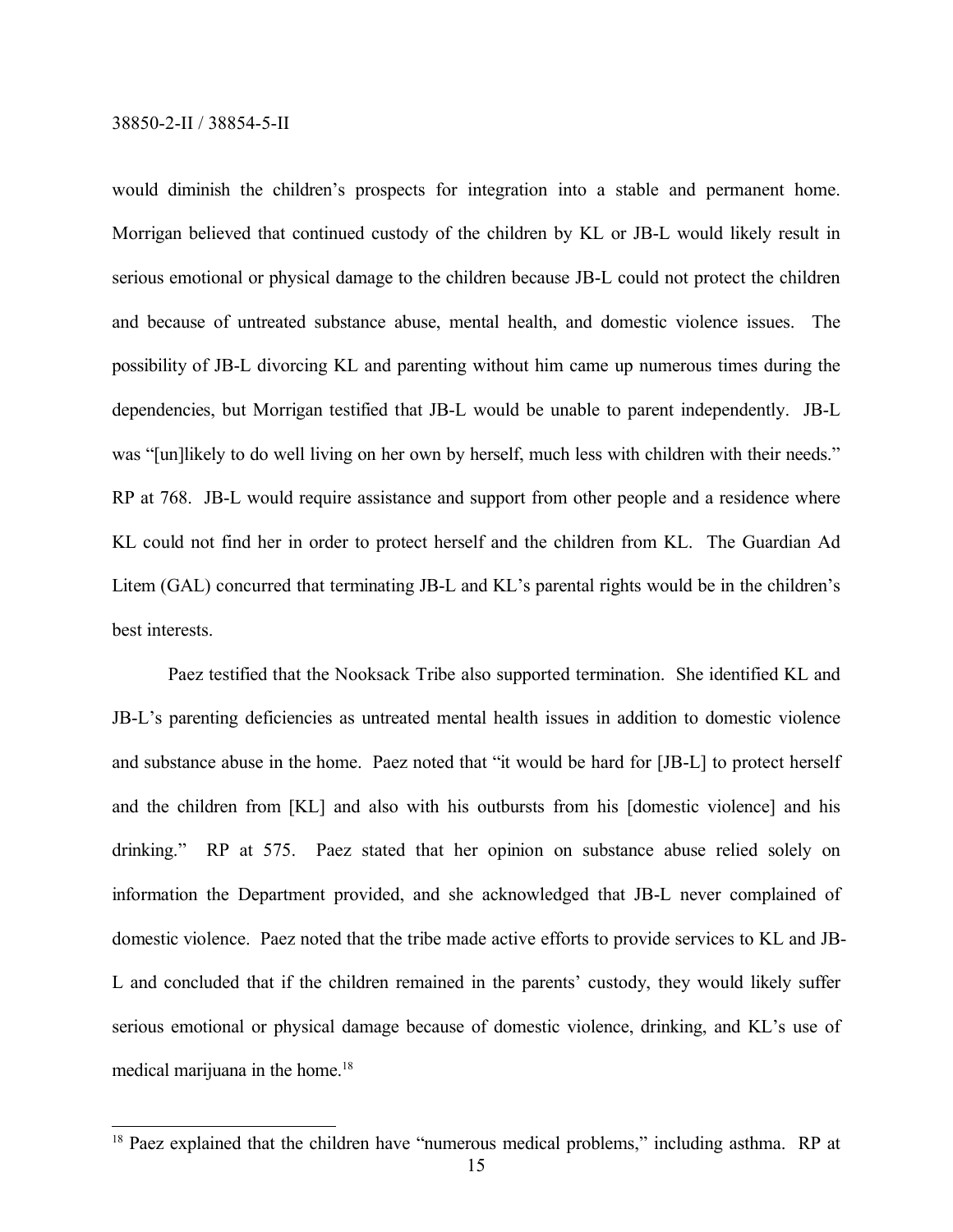Before the proceedings, the Nooksack Tribe passed a resolution that designated Paez—a member of the tribe and a resident of the Nooksack community for 40 years—as a qualified expert in state court proceedings involving the placement of tribal children.<sup>19</sup> Paez took online training courses on ICWA, and had worked as an ICW case manager for seven years. During cross-examination, JB-L's counsel repeatedly asked Paez to explain Nooksack child-rearing practices:

| [Counsel]: | As a tribal expert, you have particular knowledge regarding family<br>organization; is that correct?                                                                                                                                                                       |
|------------|----------------------------------------------------------------------------------------------------------------------------------------------------------------------------------------------------------------------------------------------------------------------------|
| $[Paez]$ : | Correct.                                                                                                                                                                                                                                                                   |
| [Counsel]: | And could you describe for us what the Nooksack family<br>organization is and how that would apply to this case?                                                                                                                                                           |
| $[Paez]$ : | I'm not quite sure what you are asking for.                                                                                                                                                                                                                                |
| [Counsel]: | Well, the law requires that as a qualified Indian expert that you<br>have specialized knowledge in tribal customs and how they pertain<br>to family organization. I'm asking you what the Nooksack tribal<br>family organization would be and how it applies to this case. |
| $[Paez]$ : | Uhm, are you asking about the unit, the family unit, or --                                                                                                                                                                                                                 |
| [Counsel]: | Well, I'm asking you as an expert, as the qualified Indian expert,<br>what you can tell us about the Nooksack family organization and<br>tribal customs?                                                                                                                   |

. . . .

<sup>575.</sup>

<sup>&</sup>lt;sup>19</sup> Prior to the admission of the tribal resolution into evidence, KL objected to Paez's testimony that the Nooksack had designated her as an expert. The juvenile court stated: "Well, I will permit her to testify about what her understanding of her certifications are, but reserve ruling on the issue of whether she is qualified as an expert under ICWA." RP at 565. Later, after the court reviewed the tribal resolution, the court stated, "I'm satisfied that it's within Ms. Paez's appointment as an expert to testify with respect to the tribe's conclusions concerning the placement and the future of the children." RP at 573.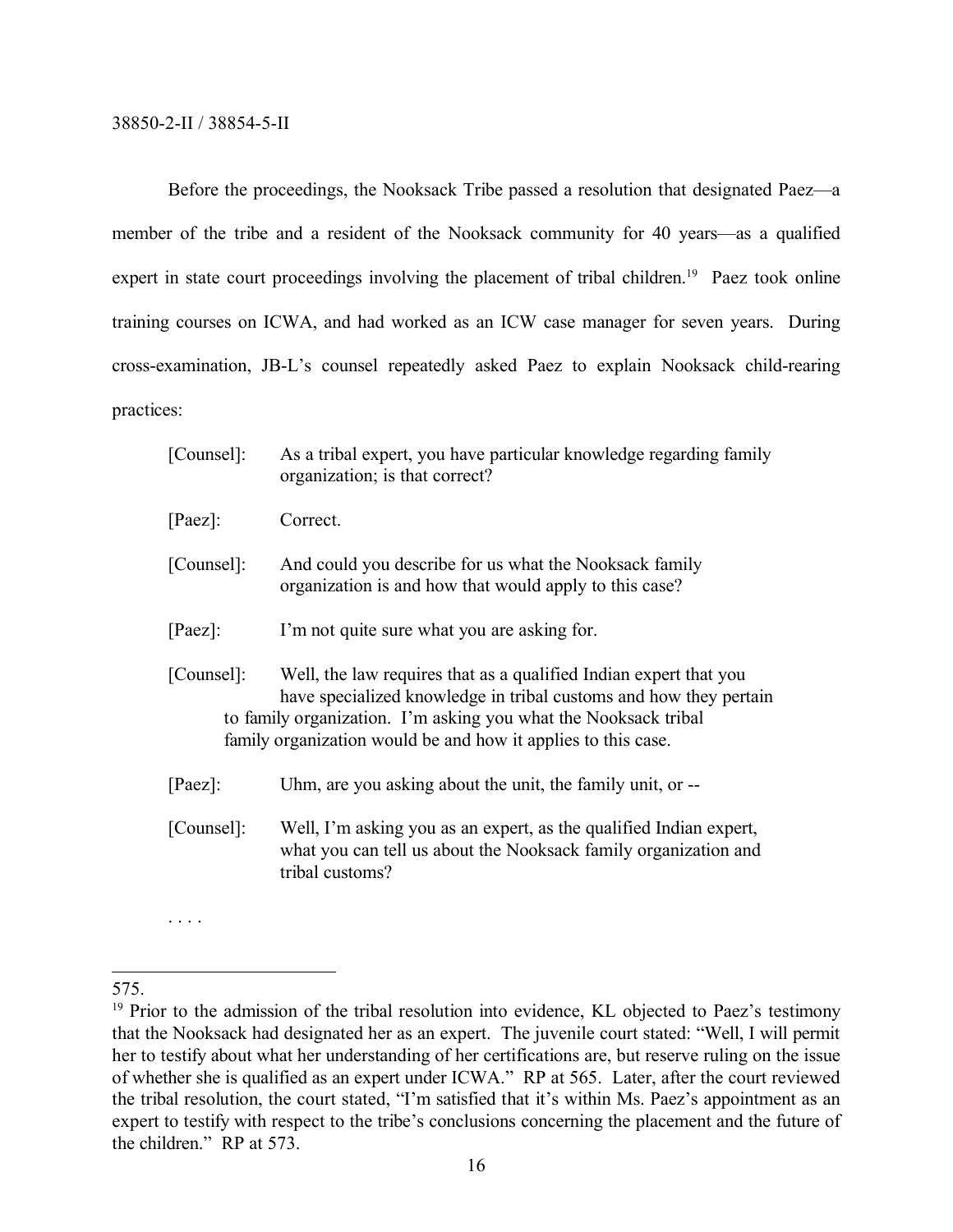| $[Paez]$ : | Generally we like to keep the unit, the family unit intact, so long as<br>they're doing what -- the parents are doing what they're supposed<br>to be doing and participating in the classes that they  And in<br>order for us, I guess, to ask for a termination, I have to appear in<br>front of tribal counsel. Is that kind of answering your question? |
|------------|------------------------------------------------------------------------------------------------------------------------------------------------------------------------------------------------------------------------------------------------------------------------------------------------------------------------------------------------------------|
| [Counsel]: | Well, it seems as if you have answered it to the best of your ability.<br>Is that right?                                                                                                                                                                                                                                                                   |
| $[Paez]$ : | Right. Because I'm real confused as to it.                                                                                                                                                                                                                                                                                                                 |
| [Counsel]: | Okay. What can you tell us about Nooksack tribal child rearing<br>practices?                                                                                                                                                                                                                                                                               |
| $[Paez]$ : | Regarding to termination?                                                                                                                                                                                                                                                                                                                                  |
| [Counsel]: | No. As an Indian -- As a qualified Indian expert, your area of<br>expertise, you are supposed to be able to describe or be<br>knowledgeable in the tribal child rearing practices. I'm asking<br>what you can tell us about those tribal rearing practices.                                                                                                |
| $[Paez]$ : | I mean, other than keeping the families intact and there being a<br>mother and a father with the children in a healthy, safe<br>environment, I'm very confused on your question.                                                                                                                                                                           |

RP at 580-82.

The State objected to this line of questioning, asserting that an Indian expert did not necessarily need to know "the specific child rearing practices of a specific tribe." RP at 582. The juvenile court responded:

Okay. Well, it's appropriate cross-examination to question the expertise of the expert. I'm going to let [JB-L's counsel] continue with her examination and overrule the objection.

At some point we may also address, as there's a formal objection, the question of whether Ms. Paez qualifies as an ICWA expert. But let's finish all of her testimony before we get there.

RP at 584. The parties never re-addressed Paez's designation as an expert witness. The Nooksack Tribe's counsel subsequently attempted to rehabilitate Paez.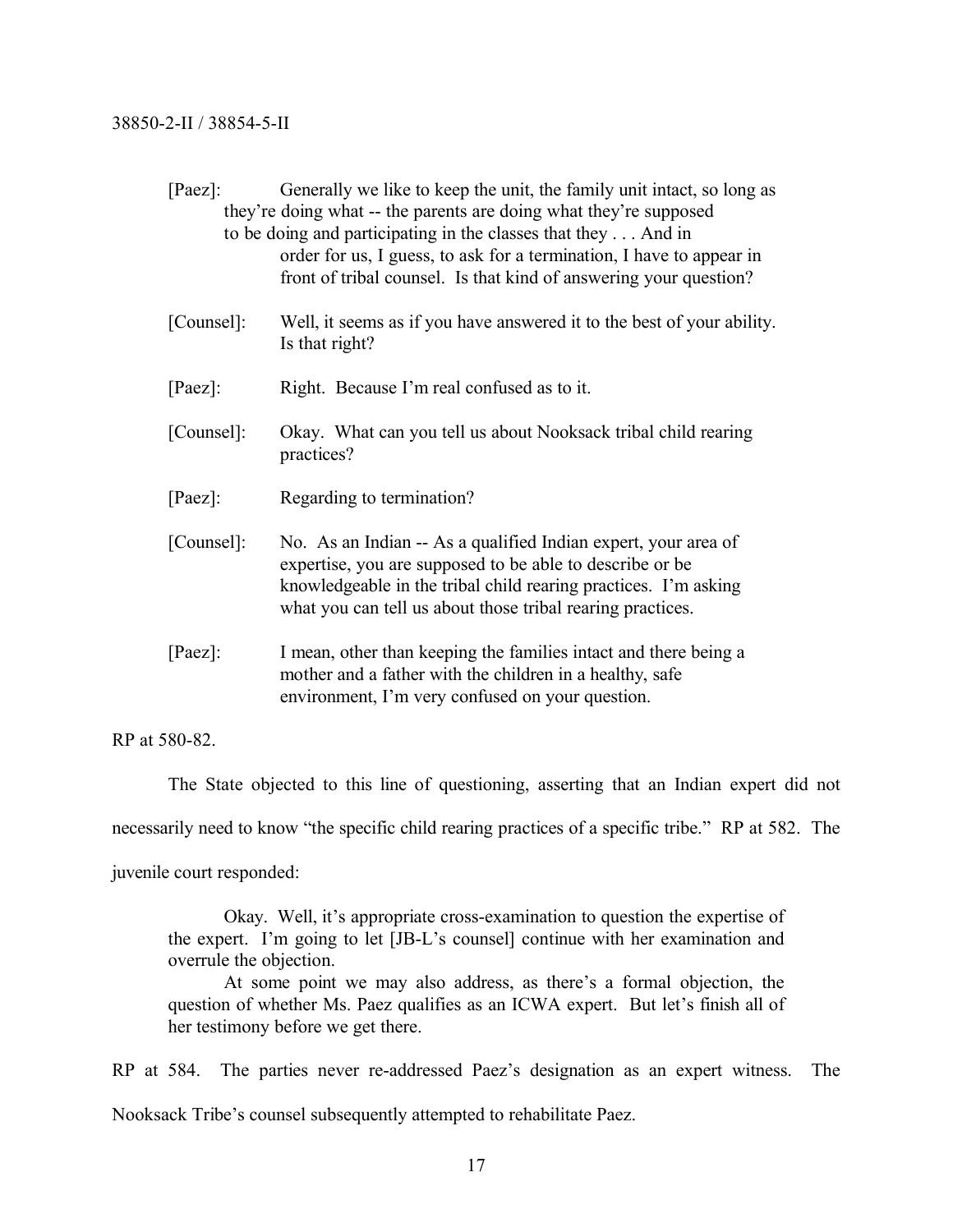Clinical psychologist Dr. Michael O'Leary testified for the Department. Dr. O'Leary conducted a forensic review that focused on ascertaining uniformity among the various case reports. Dr. O'Leary never met either parents. Based on visitation notes, Dr. O'Leary stated that KL was overbearing, irritable, belligerent, demeaning, and had unrealistic expectations of the children's level of comprehension, which would put the children's safety at risk. Dr. O'Leary noted that a chemical dependency professional diagnosed KL with bipolar disorder, which could increase the children's risk for mood disorders, maladjustment, and behavior problems. Dr. O'Leary questioned whether KL actually had seizures or just a "pseudoseizure disorder," and Dr. O'Leary opined that KL's marijuana use might prevent him from controlling his impulses or safely supervising the children. RP at 257. But Dr. O'Leary noted that, if KL did have a seizure disorder and failed to treat it, he could present a risk of harm to the children.

Regarding JB-L, Dr. O'Leary was primarily concerned about her passivity and her inability to safely protect the children from KL. He stated that passivity is not necessarily damaging to a child, and he agreed that JB-L was able to direct and provide structure to her children.

Dr. O'Leary concluded that neither KL nor JB-L, together or singly, could safely parent the children. He believed there was no likelihood that KL and JB-L could remedy their parenting deficiencies in the near future. He stated that continuation of their parent-child relationships would seriously harm the children. Dr. O'Leary concluded that KL and JB-L would not benefit from additional services. Dr. O'Leary believed that KL would physically and mentally abuse the children on a daily basis and that JB-L would be unable to prevent it.

NeSmith, a child welfare social worker in private practice who had previously worked for the Department for over 21 years, testified as part of KL's case. NeSmith spent about 150 hours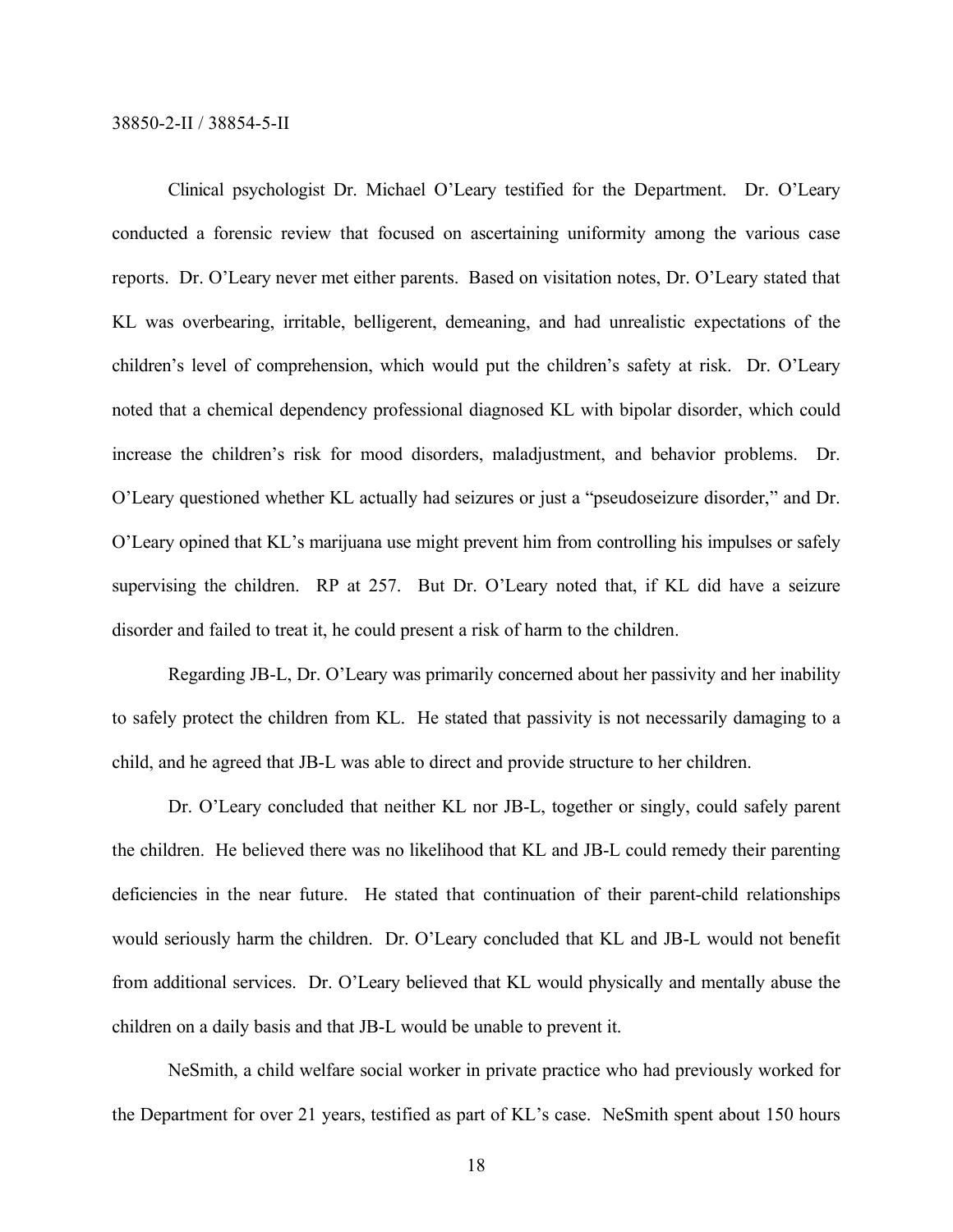in face-to-face contact with JB-L and KL, including attending 15 to 17 visits with the children. NeSmith observed that both JB-L and KL "met the cues of the children," made good eye contact, got down onto the floor to play, changed diapers, and always came prepared with food and drink for the children. RP at 1038. NeSmith observed that the children were bonded with their parents and never seemed scared of their parents. NeSmith testified that JB-L told him that KL was not violent with her. NeSmith visited JB-L and KL's home six to seven times and noted that it was "pretty clean." RP at 1079.

After an eight-day trial, the juvenile court terminated KL and JB-L's parental rights as to both children. KL and JB-L appealed.

A commissioner of this court heard oral argument on an accelerated basis pursuant to RAP 18.13A. The commissioner referred this matter to a full panel of judges.

#### ANALYSIS

# I. Notice to Indian Tribes

JB-L contends that the Department should have notified the Squamish Nation of the termination proceedings. In a supplemental brief, KL argues that the Department was required to "provide notice of the termination proceedings to all potentially interested tribes, including the Squamish." Supp. Br. of Appellant KL at 3. We conclude that ICWA and state law required the Department to notify the Cherokee and Black Foot<sup>20</sup> tribes—but not the Squamish Nation—of the

<sup>&</sup>lt;sup>20</sup> As we noted, there is insufficient evidence in the record to demonstrate that the "Black Foot out of the Algonquin Nation" refers to the federally-recognized Blackfeet Tribe of the Blackfeet Indian Reservation of Montana. RP at 538. Because the identity of this tribe is not clear from the record, the Department should, on remand, notify the Portland Area Director of the Bureau of Indian Affairs (BIA) of the termination orders in the manner prescribed by 25 C.F.R. 23.11. *See*  RCW 13.34.070(10)(a). If the BIA cannot identify this tribe, or if this tribe, as well as the Cherokee, declines to intervene, the termination orders will stand.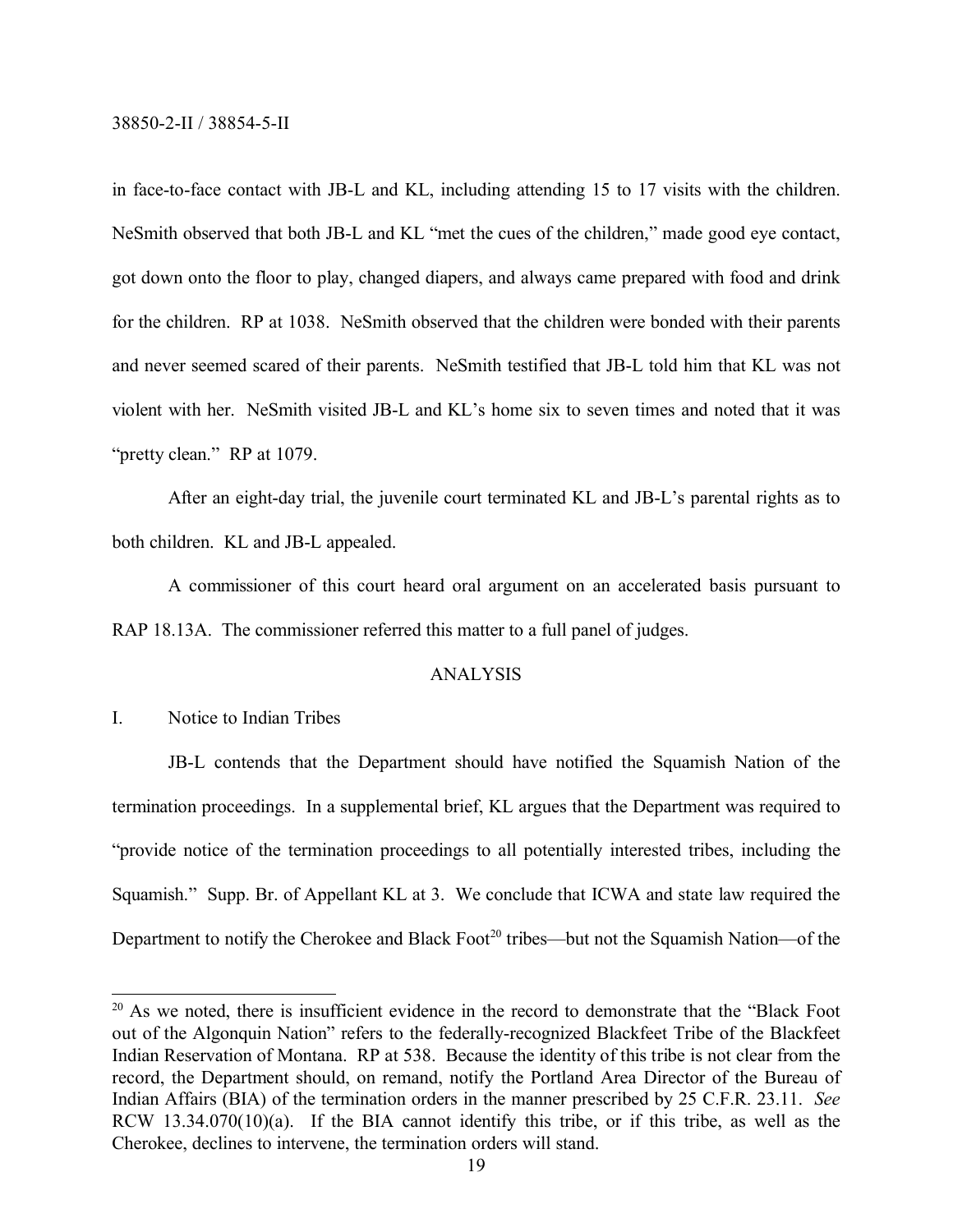termination proceedings. Because the Department failed to notify the Cherokee and Black Foot tribes, we remand for proper notice to these two tribes.

When interpreting a statute, our primary goal is to effectuate legislative intent. *City of Seattle v. St. John,* 166 Wn.2d 941, 945, 215 P.3d 194 (2009) (citing *In re Custody of Shields*, 157 Wn.2d 126, 140, 136 P.3d 117 (2006)). Where the statute's meaning is plain and unambiguous, we derive legislative intent from the statute's plain language. *St. John,* 166 Wn.2d at 945. We discern the plain meaning from "all that the Legislature has said in the statute and related statutes which disclose legislative intent about the provision in question." *Dep't of Ecology v. Campbell & Gwinn, L.L.C.*, 146 Wn.2d 1, 11, 43 P.3d 4 (2002).

The parents' argument that ICWA required the Department to notify the Squamish Nation of the termination proceedings fails because the Squamish Nation is not a federally recognized tribe. Under ICWA, the Department must notify<sup>21</sup> "the Indian child's tribe" of pending termination proceedings and the tribe's right to intervene "where the court knows or has reason to know that an Indian child is involved."  $25 \text{ U.S.C.}$  § 1912(a). An "Indian child's tribe" is:

(a) the Indian tribe in which an Indian child is a member or eligible for membership or (b) in the case of an Indian child who is a member of or eligible for membership in more than one tribe, the Indian tribe with which the Indian child has the more significant contacts.

<sup>&</sup>lt;sup>21</sup> Congress enacted ICWA to "protect the best interests of Indian children and to promote the stability and security of Indian tribes and families by the establishment of minimum Federal standards for the removal of Indian children from their families." 25 U.S.C. § 1902. Notice ensures that a tribe will be afforded the opportunity to assert its rights under ICWA. *In re Welfare of M.S.S.*, 86 Wn. App. 127, 134, 936 P.2d 36 (1997) (citing *In re Kahlen W.*, 233 Cal. App. 3d 1414, 285 Cal. Rptr. 507, 511 (1991)). Under ICWA, the Indian child's tribe may intervene at any point in termination proceedings involving the child in state court. 25 U.S.C. § 1911(c). The Indian child's tribe may also request transfer of the termination proceedings to tribal court. 25 U.S.C. § 1911(b).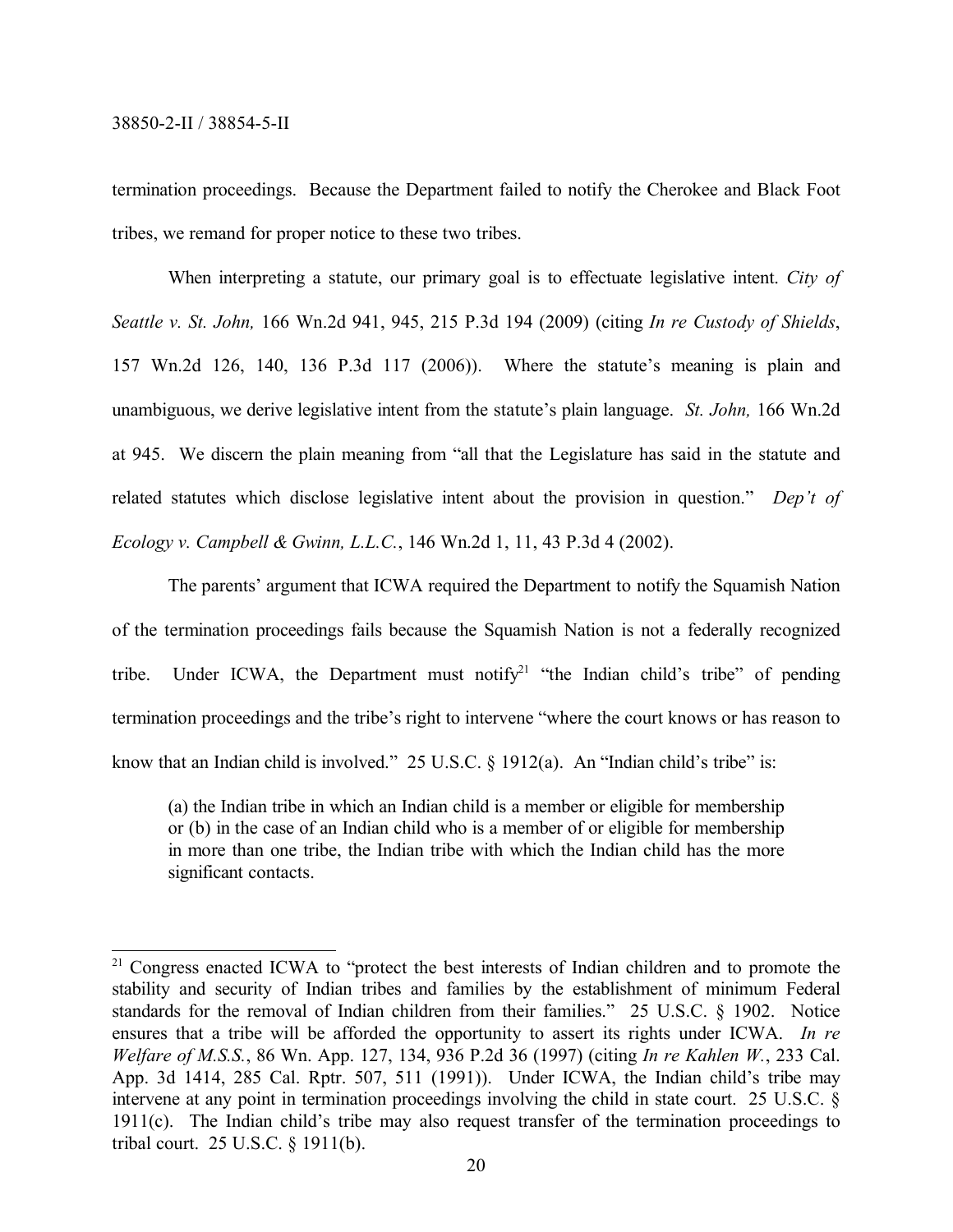25 U.S.C. § 1903(5). An "Indian tribe" is further defined as "any Indian tribe, band, nation, or other organized group or community of Indians *recognized as eligible for the services provided to Indians by the Secretary [of the Interior]* because of their status as Indians . . . ." 25 U.S.C. § 1903(8) (emphasis added). Thus, these statutory definitions make clear that an "Indian child's tribe" must be federally recognized in order to be entitled to  $\S$  1912(a) notice. Because the Squamish Nation is not a federally recognized tribe, § 1912(a) did not require the Department to notify the Squamish Nation of the termination proceedings. *See* 74 Fed. Reg. 40,218, 40,221 (Aug. 11, 2009).

In contrast, the Cherokee tribe is a federally recognized tribe, and the "Black Foot" tribe may refer to the federally-recognized Blackfeet Tribe of the Blackfeet Indian Reservation of Montana. S*ee* 74 Fed. Reg. 40218, 40219 (Aug. 11, 2009). Because the Department stated in LNB-L's dependency petition that KL was affiliated with the "Cherokee/Black Foot" tribes, the juvenile court knew or had reason to know that the termination proceedings involved Indian children. Therefore, the Department had a duty under § 1912(a) to notify these two tribes of the termination proceedings.

After oral argument in this case, we requested supplemental briefing on the application of the notice provisions in RCW 13.34.070(10)(a). The legislature originally enacted these notice provisions in 1979, one year after Congress enacted ICWA. Former RCW 13.34.070(9) (Laws of 1979, ch. 155, § 40). The original notice provisions applied only to Indian children who were Indian tribal members, but the legislature subsequently expanded the provisions to include eligible members as well. Former RCW 13.34.070(10) (Laws of 2000, ch. 122, § 8); former RCW 13.34.070(9). In 2004, the legislature again amended the statute, which now reads: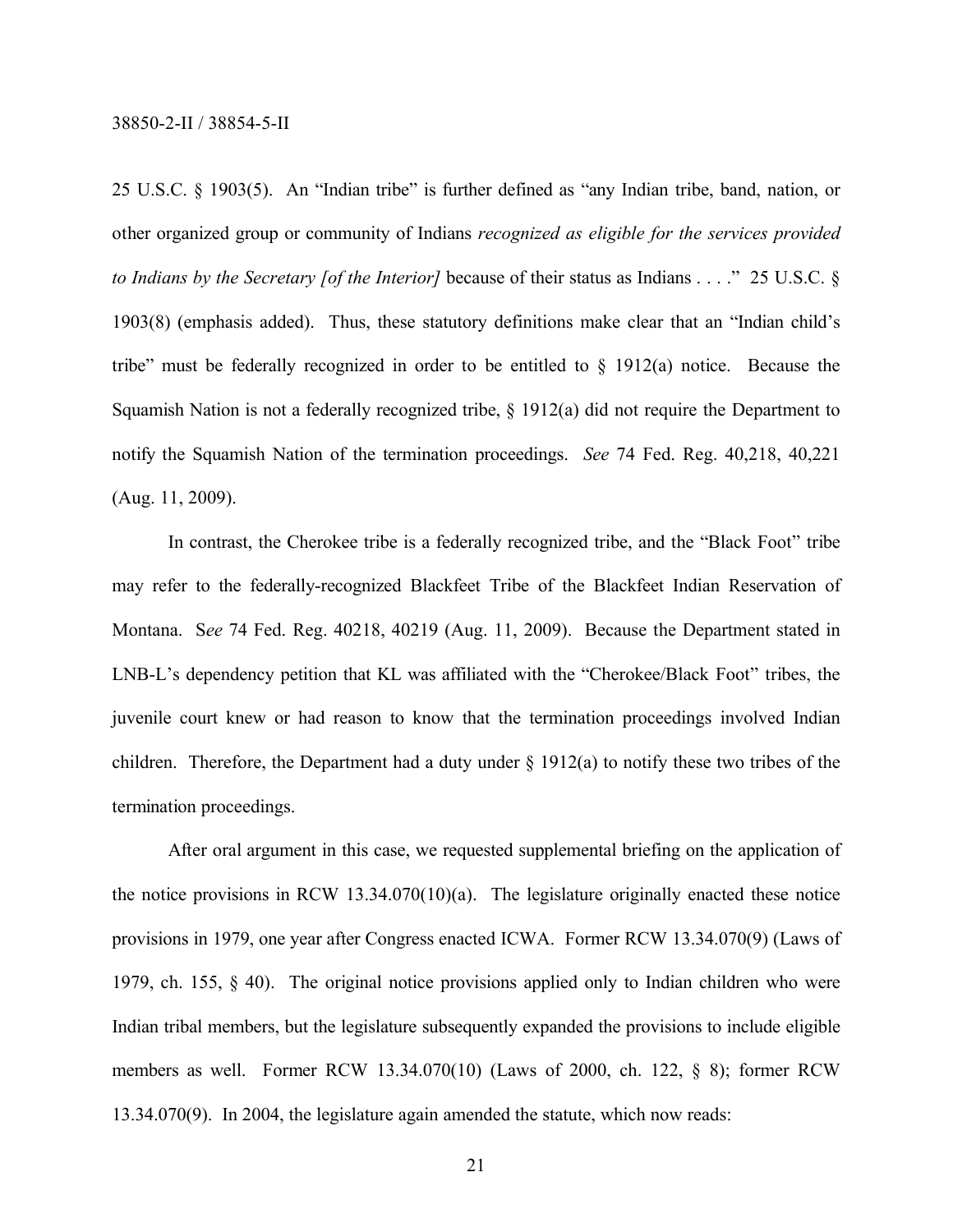(a) Whenever the court or the petitioning party in a proceeding under this chapter knows or has reason to know that an Indian child is involved, the petitioning party shall promptly provide notice to . . . the agent designated by the child's Indian tribe to receive such notices . . . . *If the child may be a member of more than one tribe, the petitioning party shall send notice to all tribes the petitioner has reason to know may be affiliated with the child*.

(b) The notice shall: (i) Contain a statement notifying . . . the tribe of the pending proceeding; and (ii) notify the tribe of the tribe's right to intervene and/or request that the case be transferred to tribal court.

RCW 13.34.070(10) (emphasis added); Laws of 2004, ch. 64, § 4. The legislature's addition of the italicized language directed the Department, for the first time, to notify multiple tribes of dependency and termination proceedings if more than one tribe was "affiliated" with the child.

In an earlier withdrawn opinion, we concluded that the "all tribes" language in RCW 13.34.070(10)(a) referred not only to federally recognized tribes, but also to non-federally recognized tribes, like the Squamish. After further consideration, we conclude that the legislature did not intend to expand ICWA's notice requirements to non-federally recognized tribes.<sup>22</sup>

RCW 13.34.070(10)(a) only applies when the court or a petitioning party knows or has reason to know that an "Indian child" is involved. Although that section of the statute does not define "Indian child," several other sections of chapter 13.34 RCW explicitly adopt ICWA's definition of "Indian child." Thus, any party that files a dependency petition must state in the petition "whether the child is or may be an Indian child as defined in 25 U.S.C. Sec. 1903." RCW 13.34.040(3); *see also* RCW 13.34.030(16) (stating that, for an "Indian child as defined in 25 U.S.C. Sec. 1903(4)," the term "sibling" is defined according to tribal law or custom); RCW 13.34.065(4)(h)<sup>23</sup> (requiring the juvenile court to inquire into "[w]hether the child is or may be an

<sup>&</sup>lt;sup>22</sup> Participating Judge Houghton's last day with the court is Friday, July 30, 2010, leaving us without time to solicit and obtain a response to the Department's motion for reconsideration.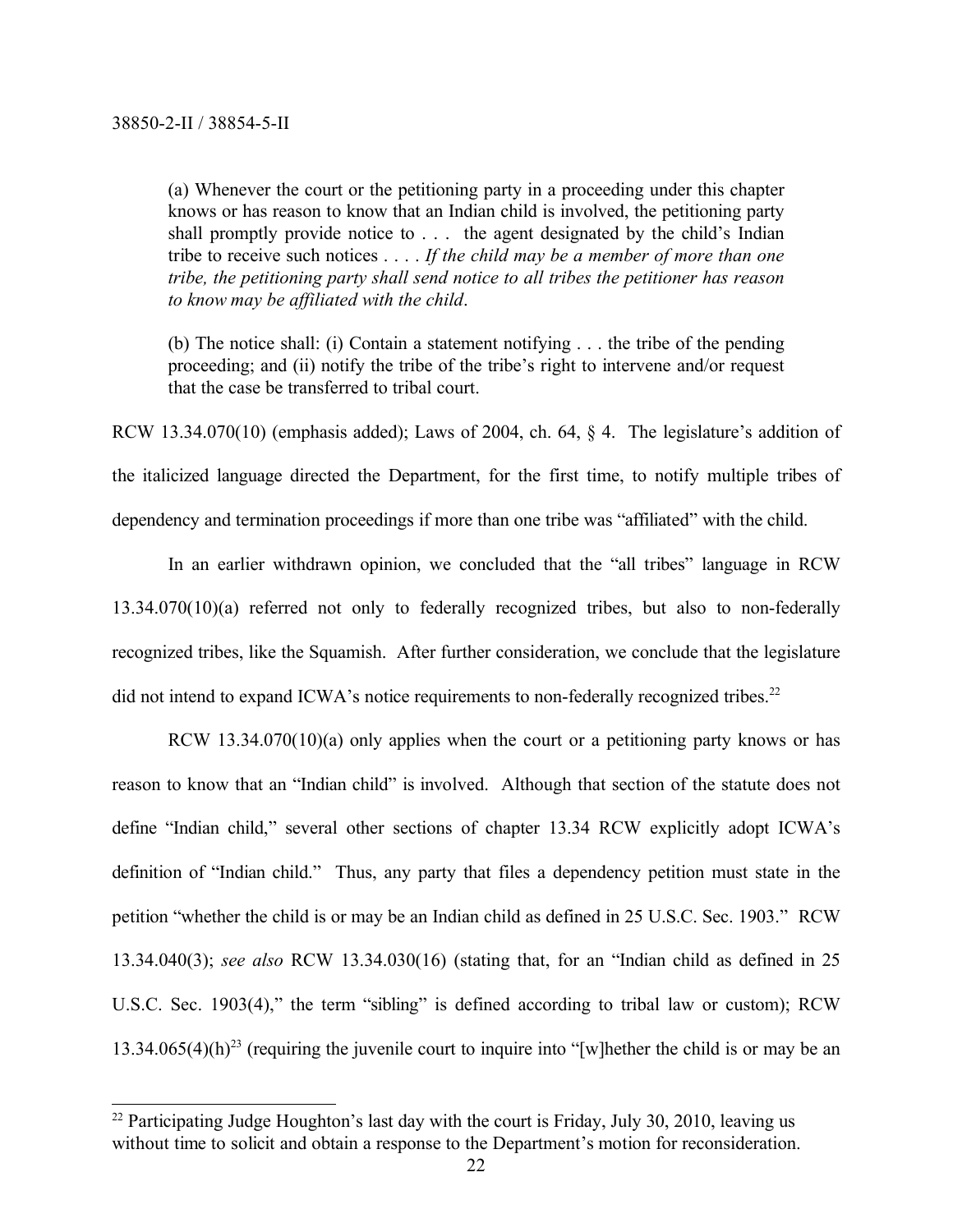Indian child as defined in  $25$  U.S.C. Sec. 1903" at the shelter care hearing).<sup>24</sup>

ICWA defines "Indian child" as "any unmarried person who is under age eighteen and is either (a) a member of an Indian tribe or (b) is eligible for membership in an Indian tribe and is the biological child of a member of an Indian tribe." 25 U.S.C. § 1903(4). As we noted above, ICWA's definition of "Indian tribe" includes only federally recognized tribes. *See* 25 U.S.C. § 1903(8).

Thus, the plain language of RCW 13.34.070(10)(a) reveals the legislature's intent to limit notice to proceedings that involve an "Indian child" while related statutes in chapter 13.34 RCW disclose the legislature's intent to adopt ICWA's definition of "Indian child." Because an "Indian child" must be a member of, or eligible for membership in, a federally recognized tribe, we conclude that the legislature intended the term "tribe" in RCW  $13.34.070(10)(a)$  to mean "federally recognized tribe." Accordingly, the Department had no duty under RCW 13.34.070(10)(a) to notify the Squamish Nation, a non-federally recognized tribe, of the termination proceedings.25

RCW 13.34.130(1)(b); Laws of 2010, ch. 288, § 1.

 $23$  RCW 13.34.065(4)(h) also requires the juvenile court, at the shelter care hearing, to inquire into "whether the provisions of [ICWA] apply, and whether there is compliance with [ICWA], including notice to the child's tribe."

<sup>&</sup>lt;sup>24</sup> The legislature recently added another reference to ICWA's definition of "Indian child:"

The court may not order an Indian child, as defined in 25 U.S.C. Sec. 1903, to be removed from his or her home unless the court finds, by clear and convincing evidence including testimony of qualified expert witnesses, that the continued custody of the child by the parent or Indian custodian is likely to result in serious emotional or physical damage to the child.

<sup>&</sup>lt;sup>25</sup> We note that our legislature's 2004 amendment, which directs a petitioning party to notify all of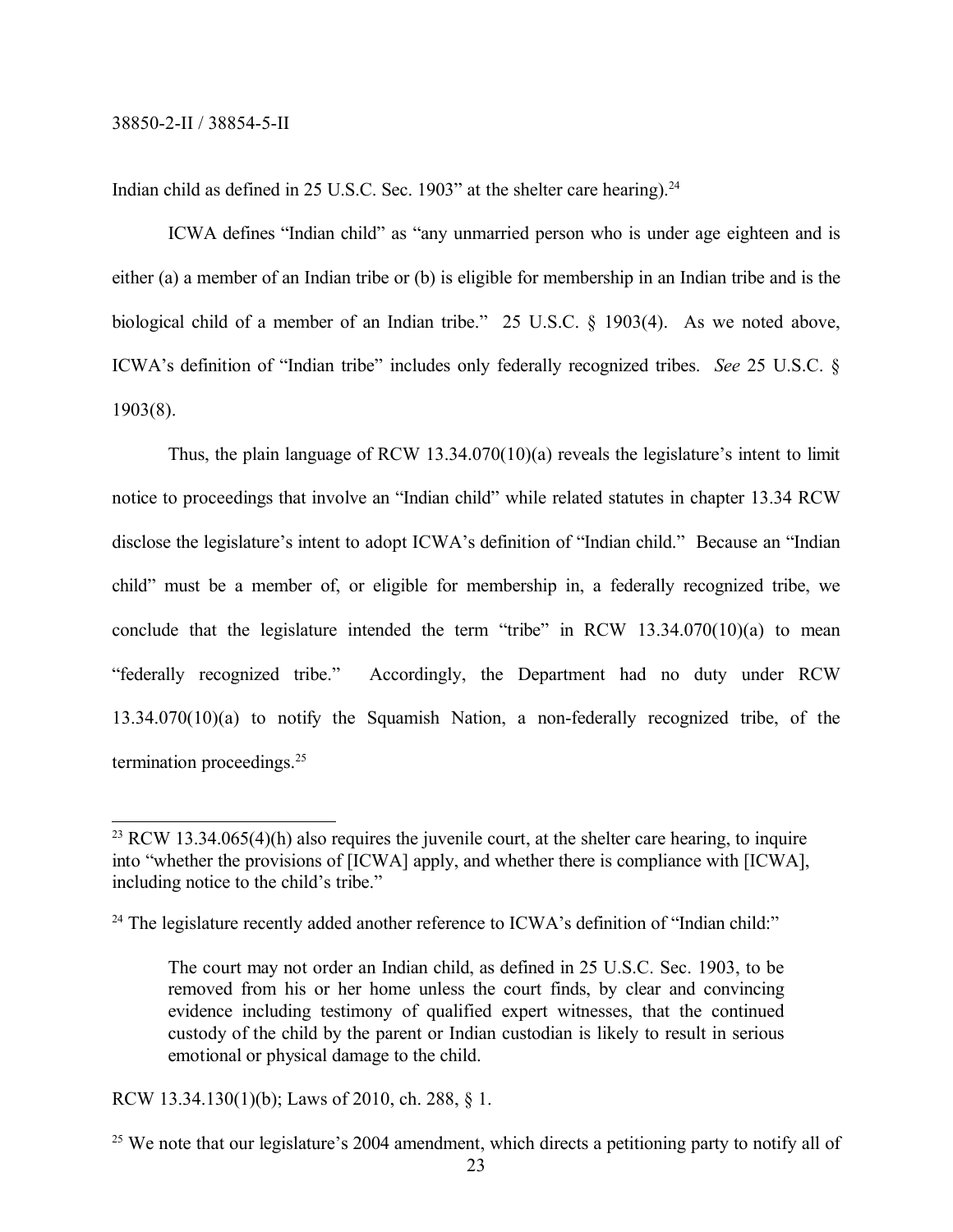We remand this case to the juvenile court so that the Department may notify the Cherokee and Black Foot tribes of the termination proceedings. Because these tribes may choose not to intervene, we address the parents' other contentions in the remainder of this opinion. We find that the record supports the termination orders and that the parents' remaining claims fail. Thus, on remand, the termination orders will stand unless either of the two tribes intervenes, in which case the juvenile court shall hold further proceedings consistent with this decision.

# II. Other ICWA Claims

ICWA requires the Department to show, as a prerequisite to termination, that "active efforts have been made to provide remedial services and rehabilitative programs designed to prevent the breakup of the Indian family and that these efforts have proved unsuccessful." 25 U.S.C. § 1912(d). Also, the juvenile court may not order termination under ICWA absent "evidence beyond a reasonable doubt, including testimony of qualified expert witnesses, that the continued custody of the child by the parent or Indian custodian is likely to result in serious emotional or physical damage to the child." 25 U.S.C. § 1912(f). JB-L and KL assert that the Department has failed to meet its burden with regard to these ICWA provisions, and they assign error to the related findings and conclusions. We reject their arguments.

# A. Standard of Review

When reviewing a termination order, we uphold a juvenile court's findings of fact if the findings are supported by substantial evidence from which a rational trier of fact could find the

the tribes affiliated with an Indian child, is consistent with the Bureau of Indian Affairs's (BIA) non-binding guidelines for state courts in Indian child custody proceedings. Subsection (b) of guideline B.5 states, "In any involuntary Indian child custody proceeding, notice of the proceeding shall be sent to . . . *any tribes that may be the Indian child's tribe*." Guidelines for State Courts: Indian Child Custody Proceedings, 44 Fed. Reg. at 67584, 67588 (Nov. 26, 1979).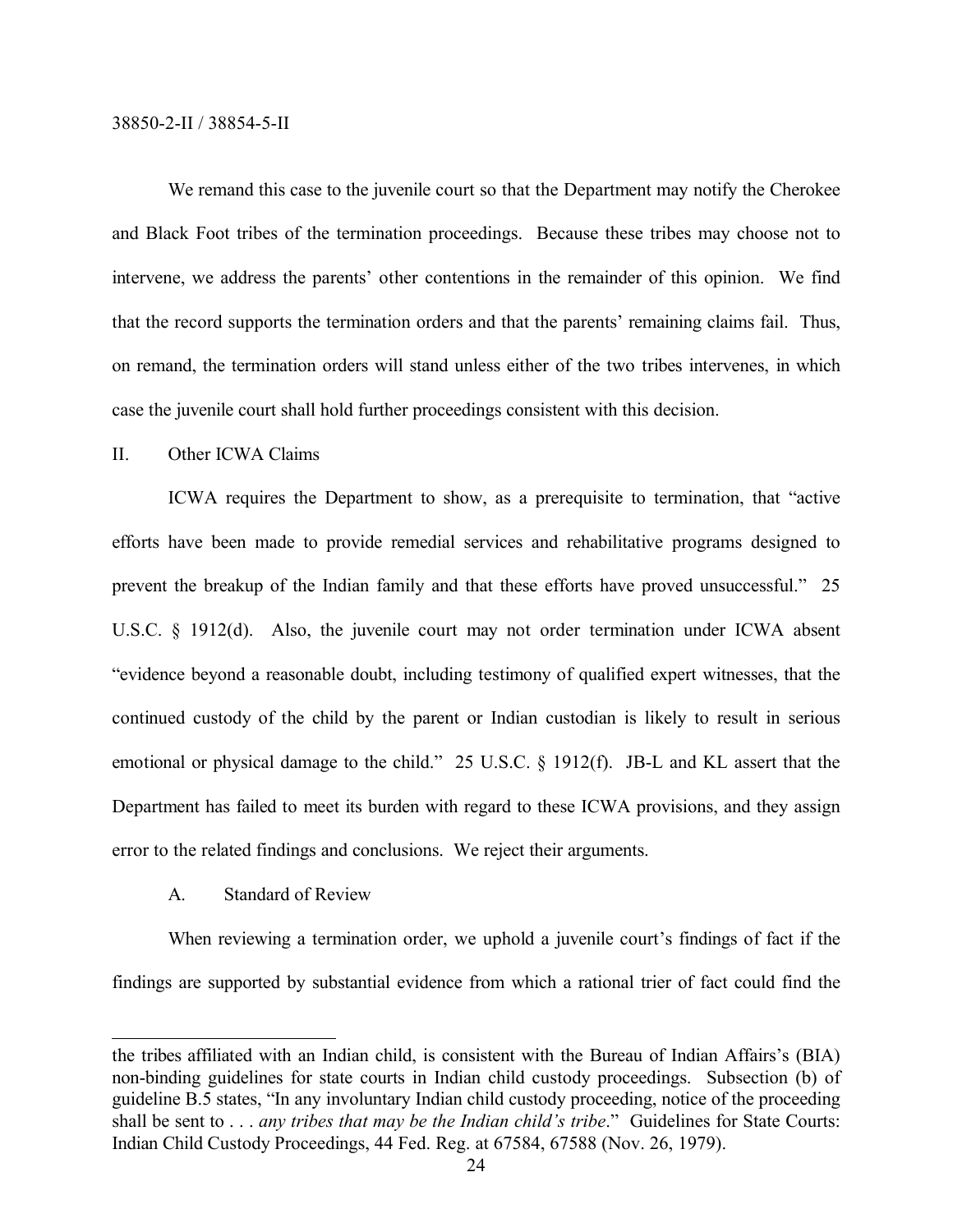necessary facts by clear, cogent and convincing evidence.<sup>26</sup> In re Dependency of K.S.C., 137 Wn.2d 918, 925, 976 P.2d 113 (1999). Clear, cogent and convincing evidence exists when the ultimate fact an issue is "highly probable." *K.S.C.*, 137 Wn.2d at 925. Substantial evidence is evidence that would persuade a fair-minded rational person of the truth of the declared premise. *In re Welfare of C.B.,* 134 Wn. App. 942, 953, 143 P.3d 846 (2006). Deference to the juvenile court is particularly important in termination proceedings, and we defer to the fact finder on issues of witness credibility and the persuasiveness of the evidence. *K.S.C.*, 137 Wn.2d at 925; *In re Dependency of A.V.D.*, 62 Wn. App. 562, 568, 815 P.2d 277 (1991).

Unchallenged findings are verities on appeal. *In re Interest of Mahaney*, 146 Wn.2d 878, 895, 51 P.3d 776 (2002). We review conclusions of law that are mistakenly characterized as findings of fact de novo.<sup>27</sup> *In re Disciplinary Proceeding against VanDerbeek*, 153 Wn.2d 64, 73 n.5, 101 P.3d 88 (2004). An appellant waives an assignment of error when she presents no argument in support of the assigned error. *Cowiche Canyon Conservancy* v. *Bosley*, 118 Wn.2d 801, 809, 828 P.2d 549 (1992).

<sup>&</sup>lt;sup>26</sup> JB-L and KL each assign error to conclusion of law III, which states the Department's burden of persuasion: "all the allegations contained in the termination petition, as provided in RCW 13.34.180(1)(a) through (f), have been established by clear, cogent and convincing evidence." Clerk's Papers (CP) at 141, 317. As the standard of review articulated in *K.S.C.* makes clear, we inherently review whether the Department met its burden of persuasion as part of our review of the juvenile court's findings. 137 Wn.2d at 925. Accordingly, we do not separately address the parents' challenge to conclusion of law III.

<sup>&</sup>lt;sup>27</sup> Many of the juvenile court's findings are actually mixed findings of fact and conclusions of law. Because "a conclusion of law is a conclusion of law wherever it appears," we review the conclusions of law in such mixed findings de novo. *Robel v. Roundup Corp*., 148 Wn.2d 35, 43, 59 P.3d 611 (2002) (quoting *Kane v. Klos*, 50 Wn.2d 778, 788, 314 P.2d 672 (1957)). We review the factual aspects of such mixed findings for substantial evidence. *See K.S.C.*, 137 Wn.2d at 925.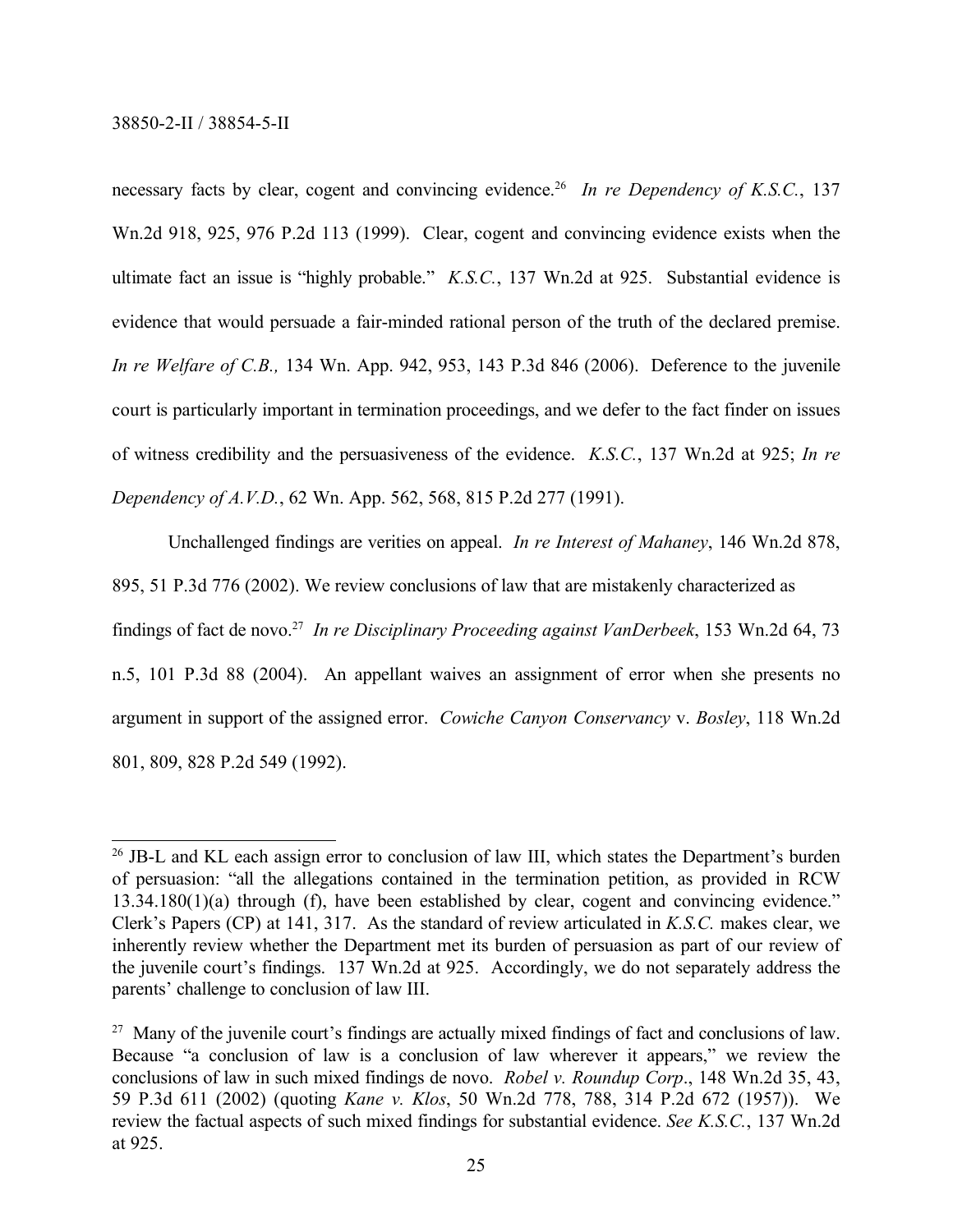#### B. Findings of Fact

1. Finding XIII

JB-L assigns error to finding XIII:<sup>28</sup> "Notice of this termination fact-finding was provided by certified mail to the NOOKSACK Indian Tribe at least ten days before the hearing. The NOOKSACK Indian Tribe exercised their right to intervene in this proceeding." Clerk's Papers (CP) at 139, 315.

Although the record is unclear as to whether the Department provided the Nooksack Tribe with proper notice, substantial evidence supports the fact that the Nooksack Tribe intervened in the proceedings. The Nooksack's counsel appeared telephonically during trial. He cross-examined JB-L, objected during KL's cross-examination of Paez, and attempted to rehabilitate Paez after the parents challenged her expert qualifications. Near the end of the proceedings, he informed the court that the tribe supported the termination petition. The Nooksack's intervention precludes the need for strict compliance with notice provisions and dispenses with JB-L's argument. *See In re Welfare of M.S.S.*, 86 Wn. App. 127, 134, 936 P.2d 36 (1996) ("[f]ailure to provide the required notice mandates remand unless the tribe has participated in the proceedings or expressly indicated that it has no interest in the proceedings.")

<sup>&</sup>lt;sup>28</sup> The trial court entered separate findings of fact and conclusions of law for each child. Because the findings and conclusions are nearly identical, we refer to them in the singular.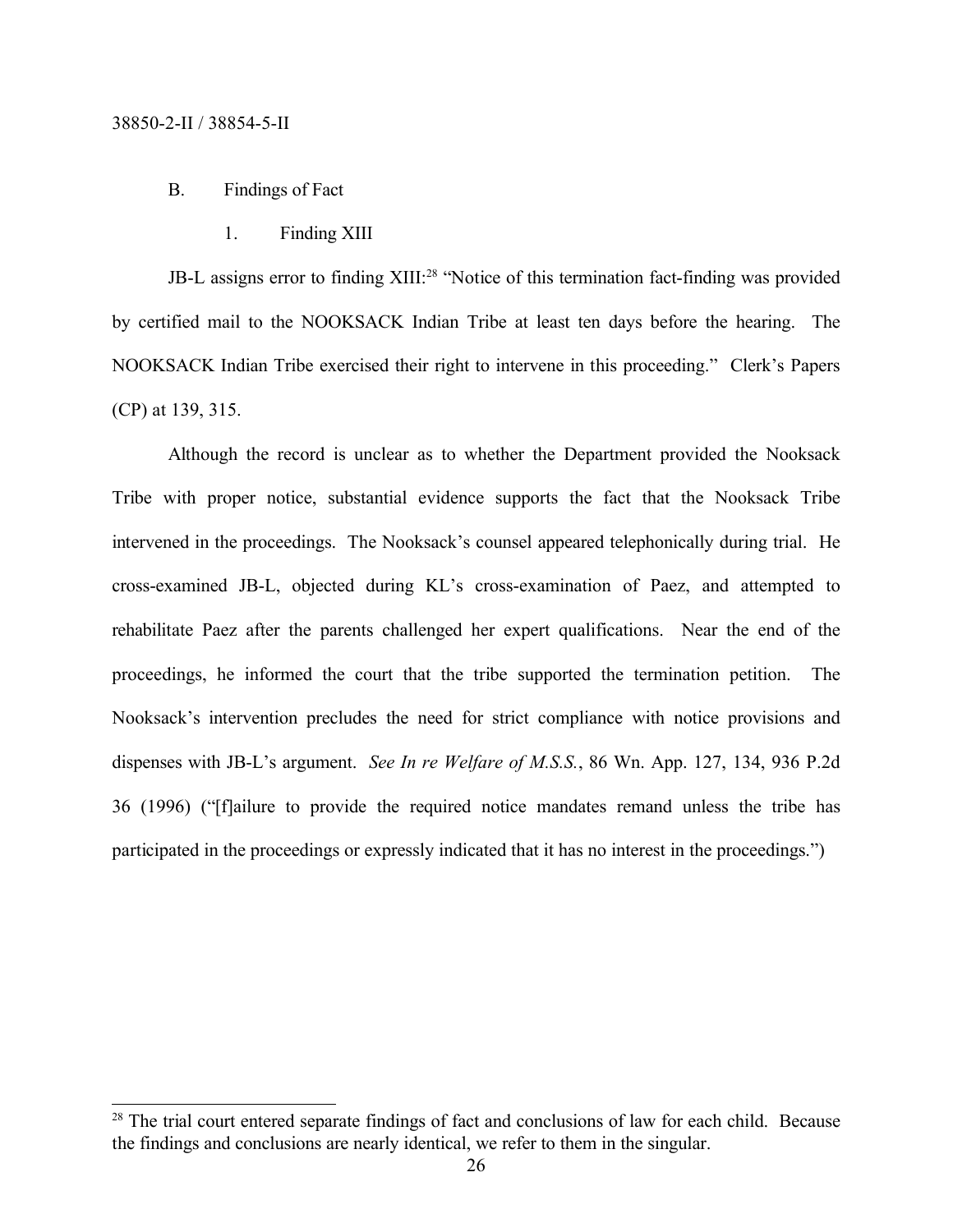# 2. Finding XIV

Both JB-L and KL assign error to finding XIV, which states: "Continued custody of the child by [JB-L] and [KL] is likely to result in serious emotional or physical damage to the child. This finding is supported by the testimony of LIZ PAEZ and HUNTER MORRIGAN, qualified expert witnesses under [ICWA]." CP at 139-40, 315-16. KL also argues that the State's expert testimony on "serious emotional or physical damage" was predicated in significant part on evidence of "poverty, inadequate housing, alcohol abuse, [and] non-conforming social behavior." Br. of Appellant KL at 3; *see* Guidelines for State Courts: Indian Child Custody Proceedings, 44 Fed. Reg. at 67584, 67593 (Nov. 26, 1979) (stating that such evidence "does not constitute clear and convincing evidence that continued custody is likely to result in serious emotional or physical damage to the child.").

#### A. Qualified Expert Witnesses

JB-L and KL assert that Paez and Morrigan<sup>29</sup> were not qualified expert witnesses under ICWA because they did not possess any specialized knowledge or understanding of Squamish or Nooksack culture. This argument fails.

A "qualified expert witness" must have expertise beyond the normal social worker qualifications. *In re Matter of Roberts*, 46 Wn. App. 748, 755, 732 P.2d 528 (1987). ICWA does not require testimony from more than one qualified expert. *Mahaney*, 146 Wn.2d at 897 (quoting *Roberts*, 46 Wn. App. at 755). Experts are generally qualified through "'special

<sup>&</sup>lt;sup>29</sup> KL also argues, correctly in our view, that Dr. O'Leary probably should not be considered a qualified expert under ICWA. The record indicates merely that Dr. O'Leary had performed "a number" of evaluations of Indian parents and had written articles about alcohol abuse in Native American communities. RP at 333.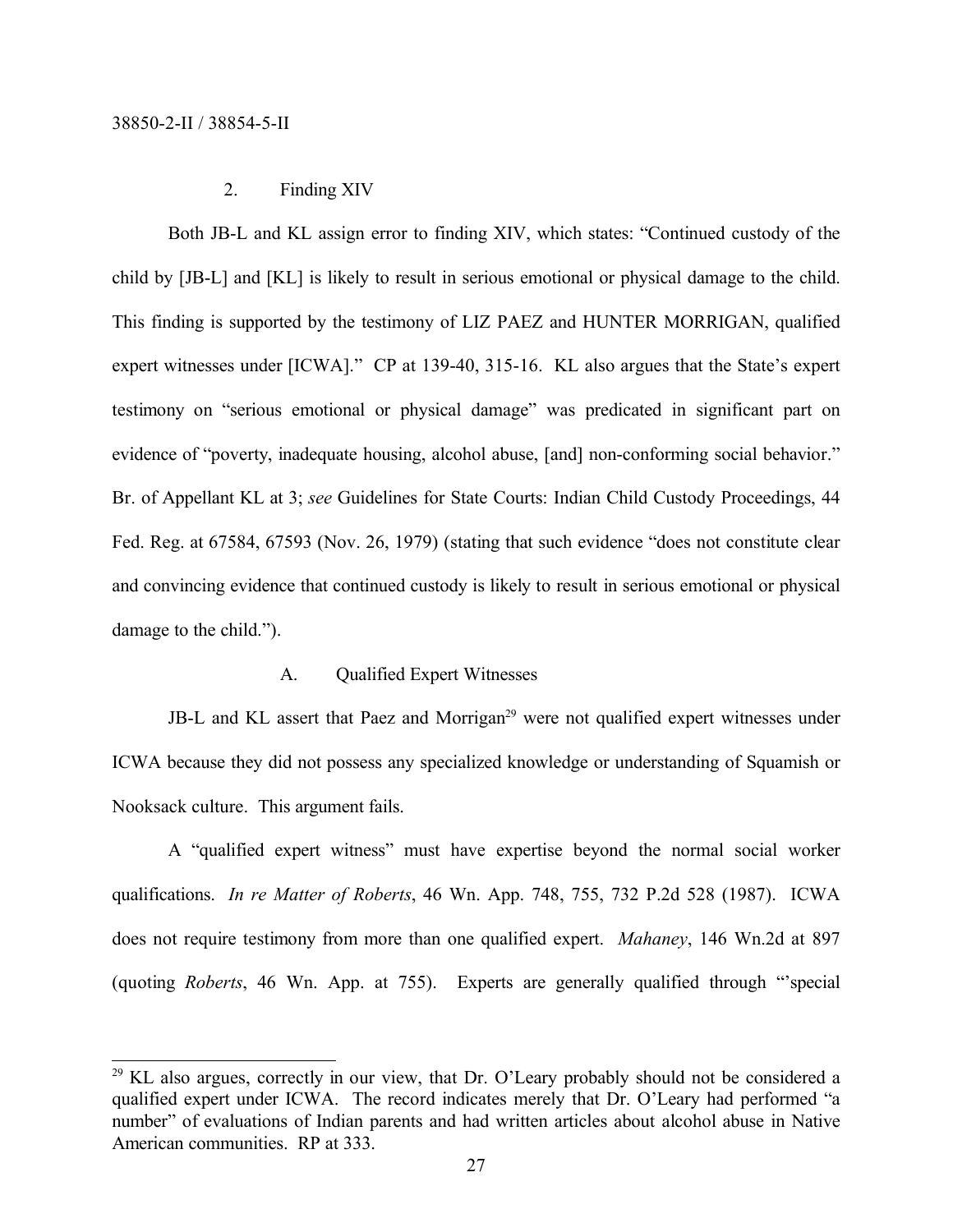knowledge of and sensitivity to Indian culture.'" *Mahaney*, 146 Wn.2d at 897 (quoting *State ex rel. Juvenile Dep't of Multnomah County v. Cooke,* 88 Or. App. 176, 744 P.2d 596, 597 (1987)). The Bureau of Indian Affairs (BIA) has issued non-binding guidelines<sup>30</sup> for state courts in Indian child custody proceedings, which include three categories of individuals who are most likely to meet ICWA's "qualified expert witness" requirement:

- (i) A member of the Indian child's tribe who is recognized by the tribal community as knowledgeable in tribal customs as they pertain to family organization and childrearing practices.
- (ii) A lay expert witness having substantial experience in the delivery of child and family services to Indians, and extensive knowledge of prevailing social and cultural standards and childrearing practices within the Indian child's tribe.
- (iii) A professional person having substantial education and experience in the area of his or her specialty.

44 Fed. Reg. at 67593. Our Supreme Court has noted that "ICWA has been interpreted to allow some latitude where experts are concerned." *Mahaney*, 146 Wn.2d at 897. Because the purpose of the ICWA qualified expert witness provision is to protect against cultural bias, "[w]hen expert testimony is offered that does not inject cultural bias or subjectivity, courts have held that no 'special knowledge of Indian life' is required." *Mahaney*, 146 Wn.2d at 897 (quoting *State ex rel. Juvenile Dep't of Lane County v. Tucker,* 76 Or. App. 673, 710 P.2d 793, 799 (1985)).

Despite Paez's difficulty describing a Nooksack family unit, she qualifies as an expert under subsection (i) of the BIA guidelines. Paez is a Nooksack tribal member and the tribe explicitly designated her as an expert "qualified in the placement of tribal children" in state

<sup>&</sup>lt;sup>30</sup> While these guidelines do not have "binding legislative effect," we have relied on them for guidance. *See, e.g., In re Dependency of T.L.G.*, 126 Wn. App. 181, 188 n.10, 108 P.3d 156 (2005) (quoting 44 Fed. Reg. 67584).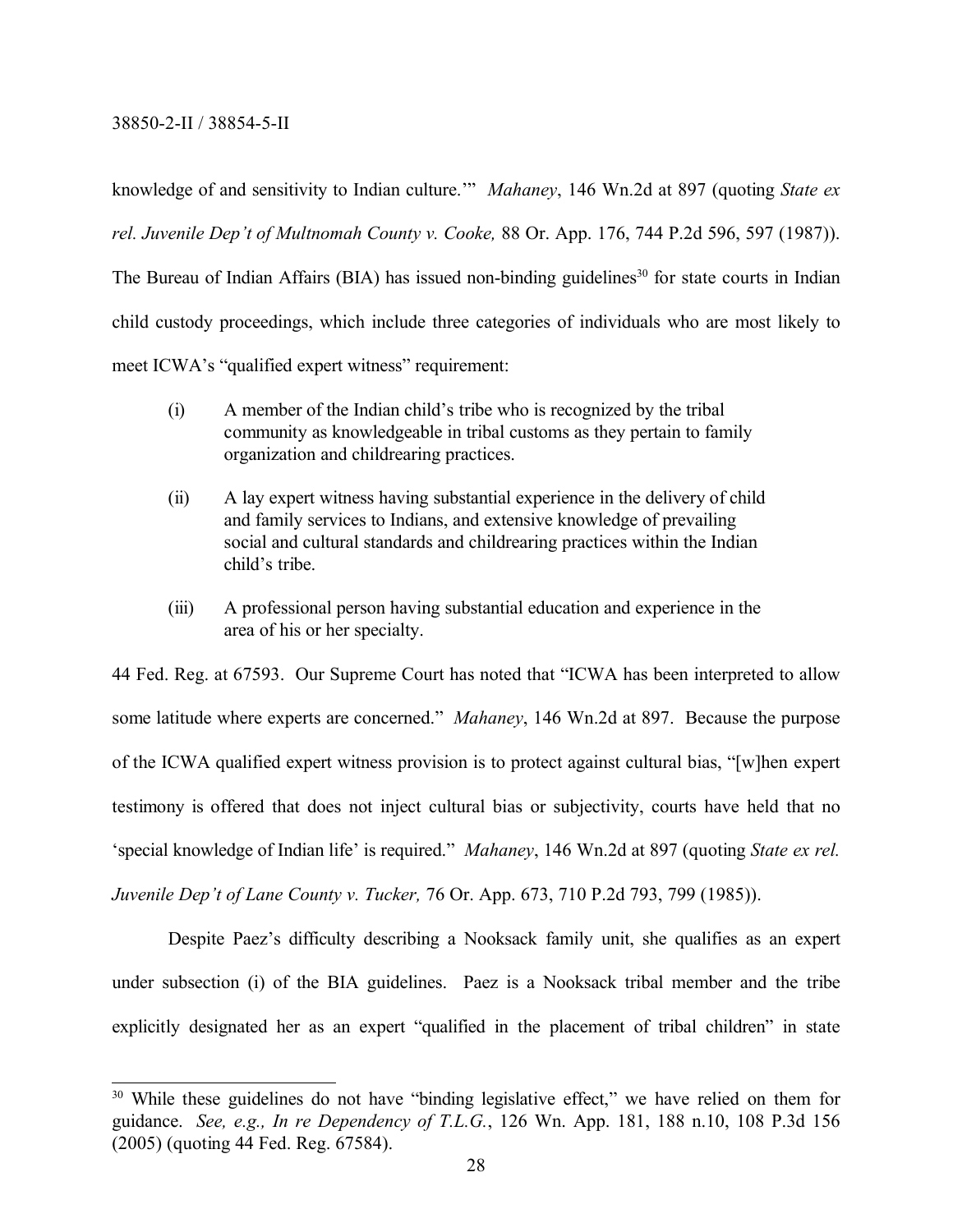proceedings. Ex. 47. The tribe's official designation of Paez as an expert is sufficient to establish her expertise. Additionally, Paez, a 40-year resident of the tribal community, has worked with over 75 Indian families in the social services setting, has served as ICW case manager for 7 years, and has received training on ICWA. *See In re Welfare of Fisher*, 31 Wn. App. 550, 553, 643 P.2d 887 (1982) (finding that the trial court did not abuse its discretion by determining that a caseworker supervisor in Seattle Indian Center's foster care program was a qualified expert under ICWA).

Morrigan also qualifies as an expert under the more flexible subsection (iii) of the BIA guidelines. Morrigan has been a social worker for 13 years, having worked with over 100 Indian families in her 10 years in the ICW division. Although she has no particular training or education in Nooksack child-rearing practices, $31$  her extensive professional experience with regard to Indian child welfare issues is sufficient for her to be deemed a qualified expert witness. *See In re Interest of M.S.*, 624 N.W. 2d 678, 685 (N.D. 2001) (stating that county social worker assigned to mother's case qualified as an ICWA expert where she testified that she was "familiar with Indian customs, traditions, and culture" and where the tribe did not oppose termination).

JB-L relies extensively on *State ex rel. Juvenile Department of Multnomah County v. Charles*<sup>32</sup> to challenge Paez and Morrigan's qualifications. In *Charles*, the court stated that the

<sup>&</sup>lt;sup>31</sup> KL cites two cases to support his view that a qualified expert witness must be familiar with the child-rearing practices of a particular tribe. One case clearly does not support KL's assertion, stating, "[w]e do not hold that an expert ICWA witness qualified under subpart three of the Guidelines must be fluent in the cultural standards of a particular Indian tribe." *In re Matter of K.H.*, 294 Mont. 466, 981 P.2d 1190, 1197 (1999). The other case supports KL's argument but Washington courts have not adopted it. *See People ex. rel. M.H.*, 691 N.W.2d 622, 627 n.6 (S.D. 2005) (stating "it is not too much to require an ICWA expert to be familiar with the child's tribe.").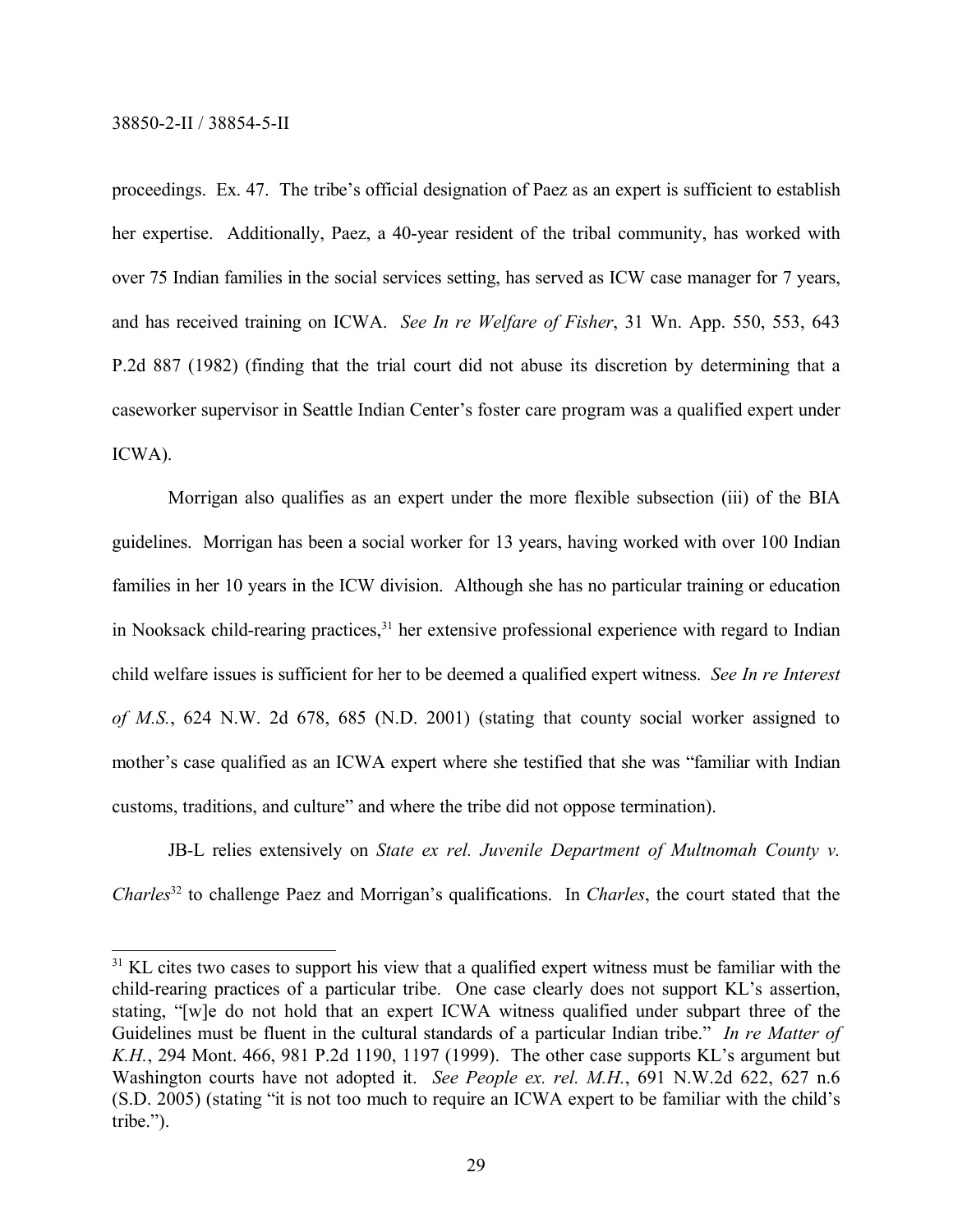expert requirement was not met when two experienced social workers without "specialized knowledge of social or cultural aspects of Indian life" testified for the State in support of foster care placement. 688 P.2d at 1360. That situation differs significantly from the case at hand. Here, the Nooksack Tribe explicitly designated Paez as having the relevant ICWA expertise in child custody proceedings. Moreover, both Paez and Morrigan, unlike the social workers in *Charles*, have extensive experience in the field of Indian child welfare. *Charles* does not support the parents' contentions that Paez and Morrigan lacked the necessary expertise.

### B. Serious Emotional and Physical Damage

We reject KL's argument that the State's expert testimony on "serious emotional or physical damage" was predicated in significant part on evidence of "poverty, inadequate housing, alcohol abuse, [and] non-conforming social behavior." Br. of Appellant KL at 3. Rather, the State presented evidence that KL's continued custody would result in serious emotional or physical damage to LNB-L and ADB-L. Morrigan and Dr. O'Leary specifically testified that continuation of KL's parental relationship would seriously harm the children. Dr. O'Leary explained that KL was belligerent and demeaning and that his unrealistic expectations about his children's development would put his children's safety at risk. Morrigan noted that KL had not addressed his mental health issues, which included a mood disorder, and possibly bipolar disorder. Although there was evidence of KL's affection toward the children, his volatility and angry outbursts at visitations scared the children and led to LNB-L acting out. Substantial evidence supported this finding.

### 3. Finding XV

<sup>32</sup> 70 Or. App. 10, 688 P.2d 1354 (1984).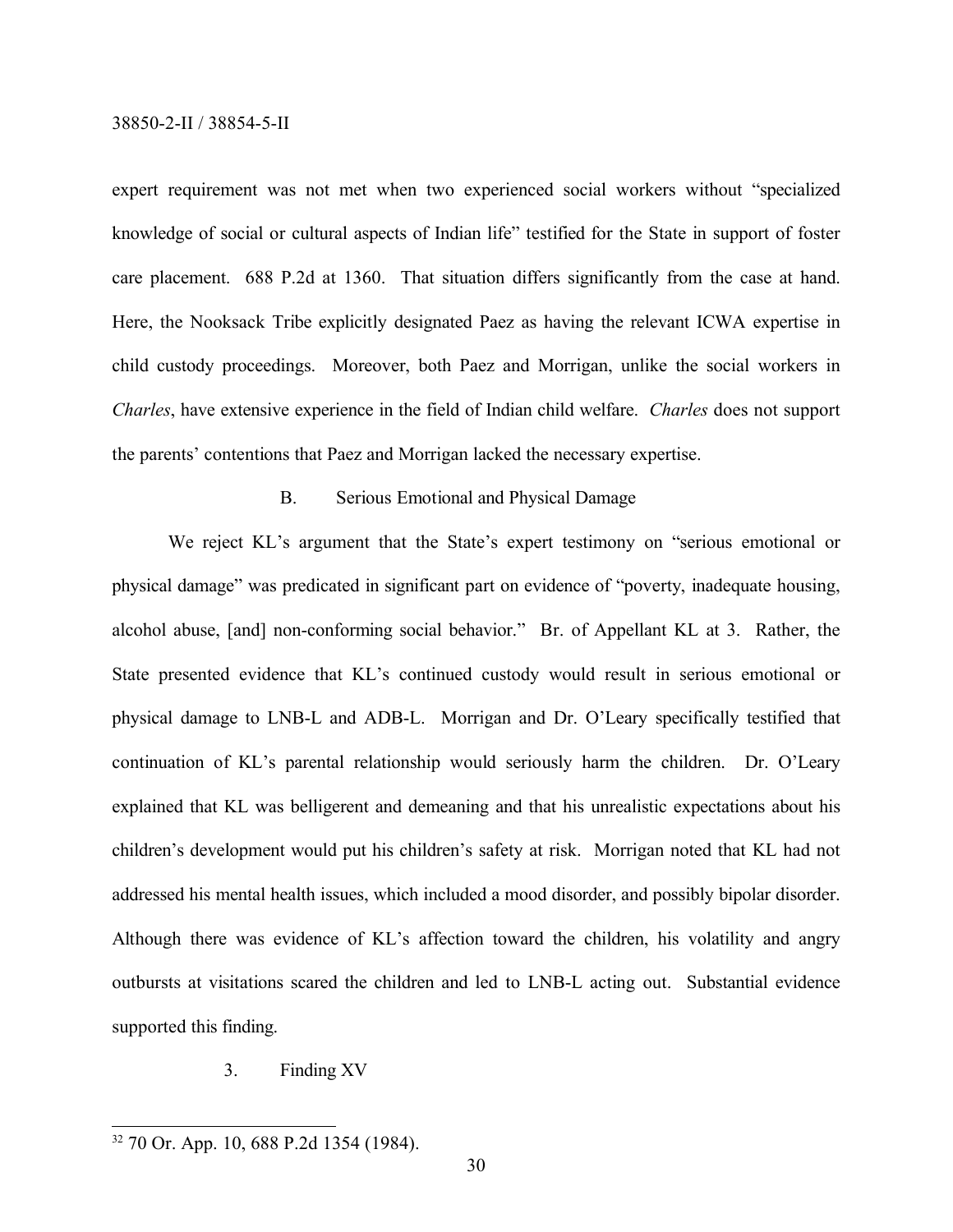Both parents assign error to finding XV, which pertains to 25 U.S.C. § 1912(d) and states:

Active efforts were made to provide remedial services and rehabilitative programs designed to prevent the breakup of the Indian family and these efforts have been unsuccessful. Active efforts included multiple attempts to engage the parents in services, referrals to culturally appropriate services, direct efforts by the Nooksack Tribe to engage the parents in services, transportation assistance, housing assistance, and casework services.

CP at 140, 316.

Substantial evidence supports this finding. As previously discussed, the Department provided the parents with numerous services, including psychological, parenting and substance abuse evaluations, parenting classes, mental health counseling, skills training, financial assistance, a public health nurse, and transportation. Additionally, the Department referred the parents to culturally appropriate mental health services at the parents' request. The Department, in short, complied with section  $1912(d)$ 's "active efforts" requirement.<sup>33</sup>

C. Conclusions of Law

Both JB-L and KL challenge conclusion of law IV, which addresses 25 U.S.C. § 1912(f), and which states "[t]hat it has been overwhelmingly proven beyond a reasonable doubt that continued custody of the child by [JB-L] and [KL] is likely to result in serious emotional or physical damage to the child." CP at 141, 317.

We find that the Department met its high burden of persuasion under ICWA with respect

<sup>&</sup>lt;sup>33</sup> As Division One of this court has noted, the remedial services requirements of RCW 13.34.180(1)(d) and (e) "place[] a more strenuous burden on the State than does § 1912(d)." *In re Dependency of A.M.*, 106 Wn. App. 123, 134, 22 P.3d 828 (2001). As we discuss later in this opinion, substantial evidence also supports the findings that establish the elements of RCW  $13.34.180(1)(d)$  and (e).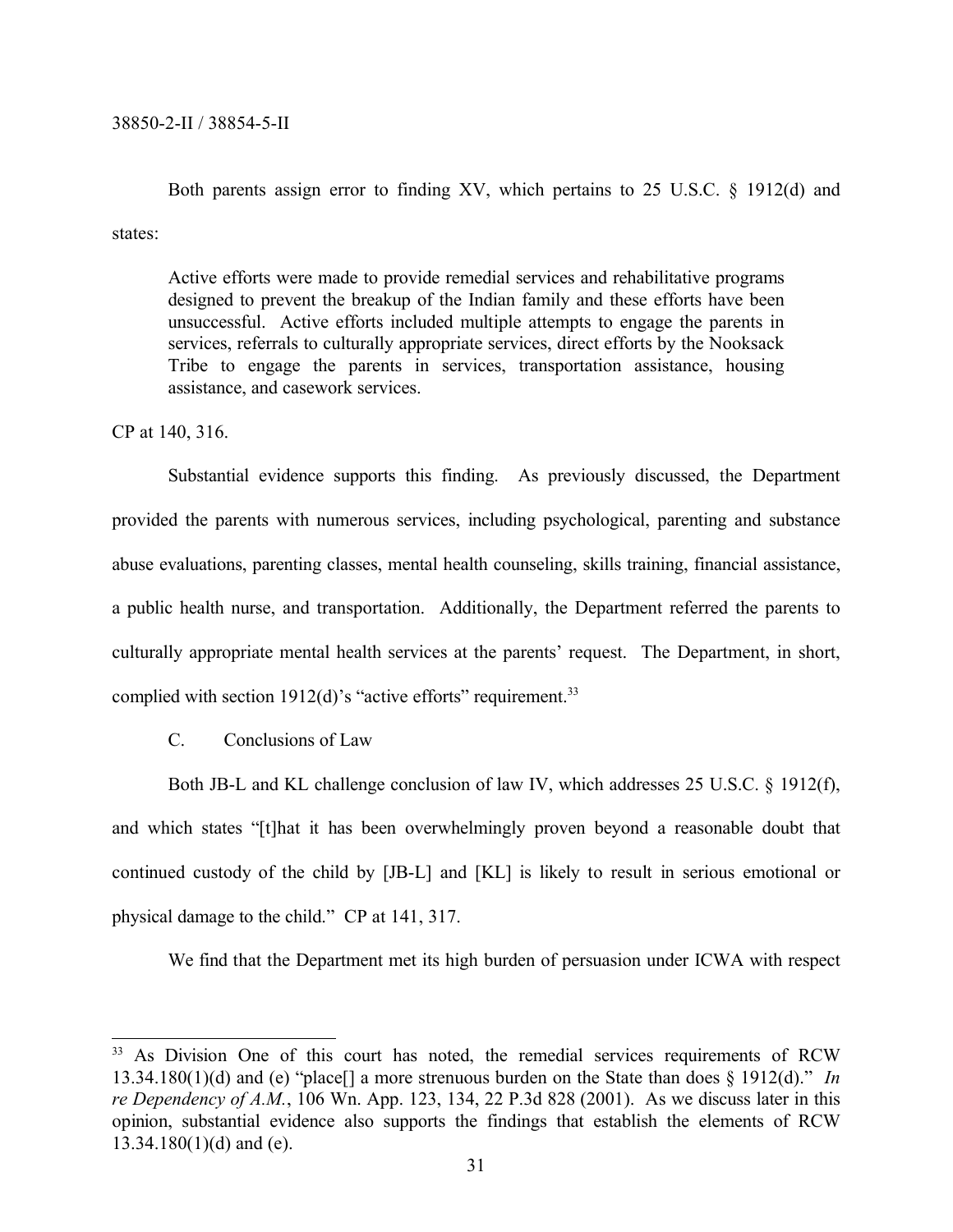to both parents. After an extensive record review, Dr. O'Leary believed that KL would physically or mentally abuse his children on a daily basis. Morrigan's and Paez's testimony focused on substance abuse, mental health, and domestic violence as likely sources of harm to the children if the parents were to regain custody. Though these issues pertained largely to KL's parental deficiencies, the findings also support the conclusion that JB-L could not adequately parent the children or protect them from KL.

# III. Claims Under Chapter 13.34 RCW

Under state law, a juvenile court may terminate parental rights if the State proves the six elements of RCW 13.34.180(1) by clear, cogent, and convincing evidence, and if termination is in the child's best interests. RCW 13.34.190(1)(a), (2). JB-L and KL argue that termination is not in their children's best interests and that substantial evidence does not support the juvenile court's findings that the State proved three of the six statutory elements of RCW 13.34.180(1)—namely, subsections (d), (e) and  $(f)^{34}$ —by clear, cogent, and convincing evidence.

JB-L and KL each assign error to findings of fact VIII, IX, X, and XVI. JB-L separately challenges finding of fact VII. JB-L also asserts that (1) the Department failed to establish that she suffered from "parental deficiencies," (2) the termination statute violates substantive due process, and (3) the Department must prove that termination is in the child's best interests by clear, cogent and convincing evidence, rather than by a preponderance of the evidence. Br. of

<sup>&</sup>lt;sup>34</sup> JB-L and KL do not assign error to findings of fact IV and V, which establish each of the elements of RCW 13.34.180(1)(a), (b) and (c). Nor do they assign error to finding of fact VI, which establishes the elements in the first clause of RCW 13.34.180(1)(d) that "services ordered under RCW 13.34.136 have been expressly and understandably offered or provided." As discussed later, both JB-L and KL assign error to finding of fact VIII, which pertains to the second clause of RCW 13.34.180(1)(d).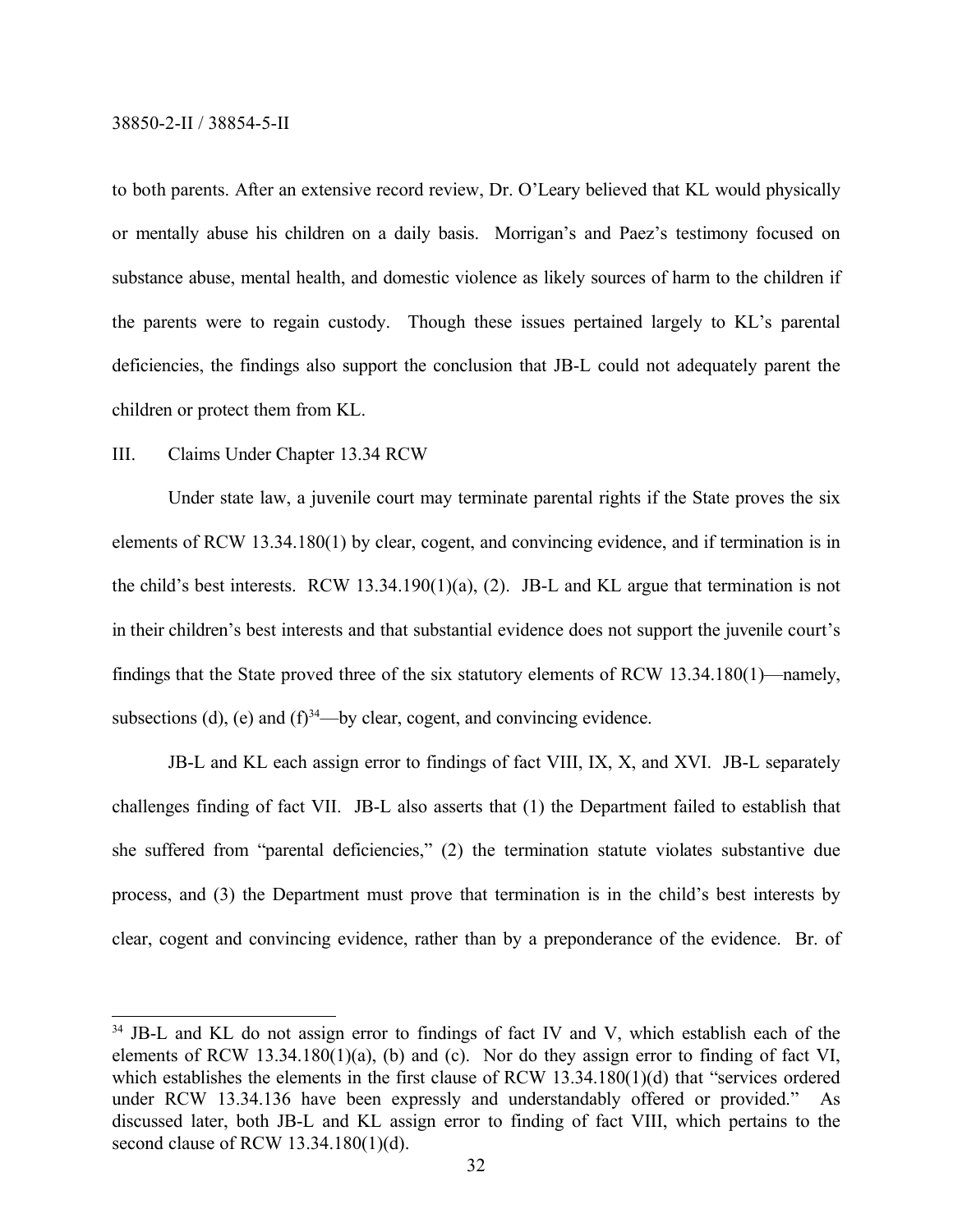Appellant JB-L at 51. We reject each of these claims.

- A. Findings of Fact
	- 1. Finding VII

JB-L assigns error to finding VII, which states: "The parents have failed to effectively avail themselves of the services ordered pursuant to the aforesaid dependency orders. During the entire time period relevant to these proceedings, the aforementioned services were available if the parents had chosen to avail themselves of such services." CP at 138, 314. JB-L only disputes the first sentence of this finding, arguing that she "complied with the plan and all of the listed services." Br. of Appellant JB-L at 51. Substantial evidence supports this finding as it relates to JB-L's dependent and passive personality traits and her inability to adequately protect the health, safety, and welfare of her children.

JB-L completed all required assessments, including the parenting and substance abuse assessments. JB-L completed her mental health assessment—albeit a year after she had been ordered to do so—and she delayed counseling until February 2008. At the time of trial, JB-L was taking her prescribed liver medication, although she had sometimes been unable to afford her medication. During most of the dependency, she maintained safe and clean housing, although she was homeless at the time of trial. The public health nurse attended JB-L's supervised visits every Thursday for the two years prior to termination. JB-L participated in a four-session independent living skills training workshop. She attended some of the classes in the "Parenting Children who have witnessed Domestic Violence" program, but she did not complete the course. RP at 674.

While JB-L did much of what the Department asked her to do, she was either unwilling or unable to use the services to sufficiently improve her ability to raise and protect her children. The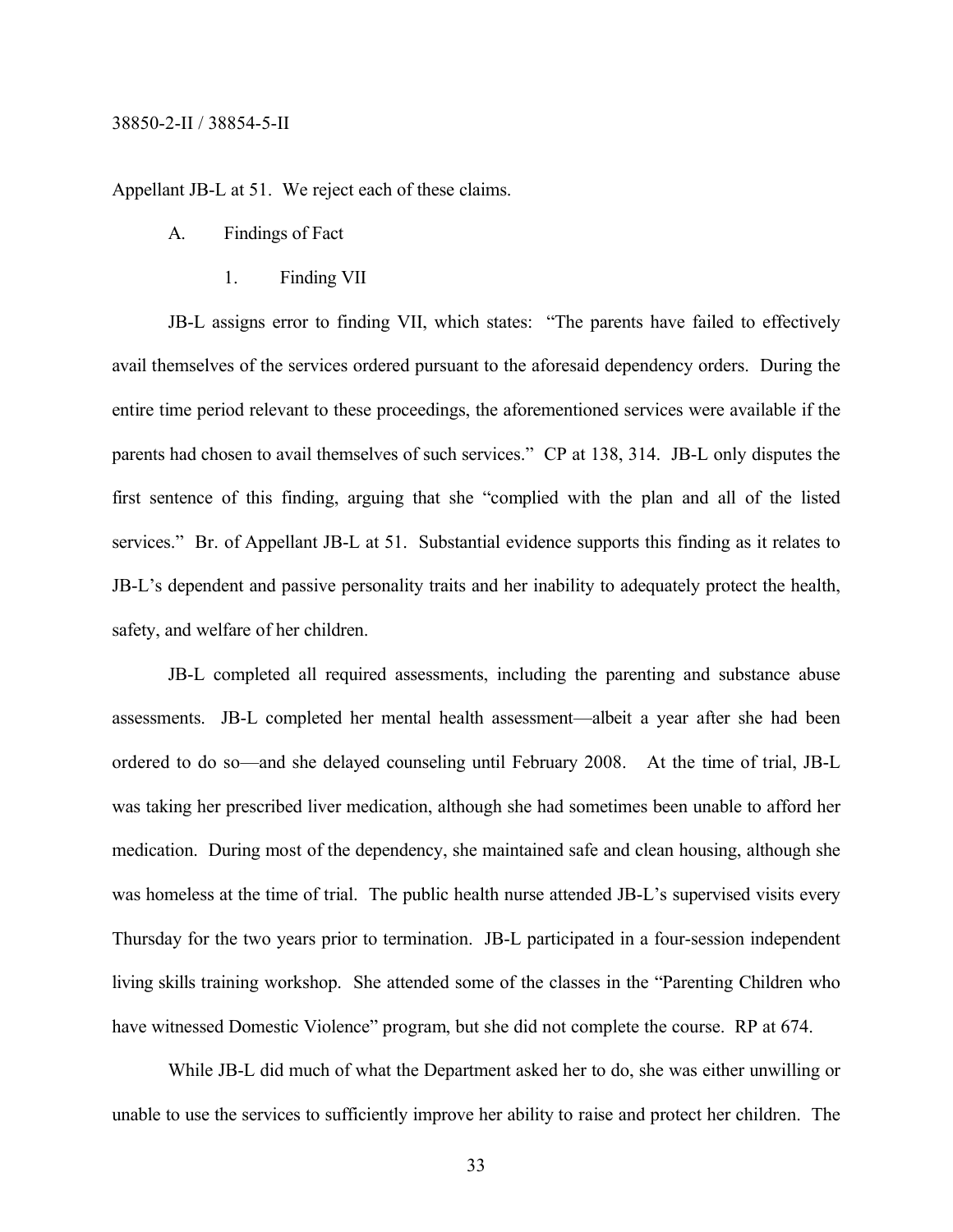purpose of the services was to assist JB-L to learn to protect the health, safety, and welfare of her children. Morrigan, Paez, and Dr. O'Leary all stated that JB-L, even after receiving extensive counseling and parenting services, could not safely parent her children. Morrigan believed that JB-L did not have the interest, willingness, or ability to make needed changes. Paez noted that "it would be hard for [JB-L] to protect herself and the children from [KL]." RP at 575. Dr. O'Leary concluded that JB-L could not protect her children's safety, even if she separated from KL, and he concluded that she would not benefit from additional services. Therefore, substantial evidence supports the finding that JB-L's availment of the Department's services was not effective because it did not improve her ability to raise and protect her children.

#### 2. Finding VIII

Both JB-L and KL assign error to finding VIII, which addresses the second sentence of RCW 13.34.180(1)(d). The finding states: "All necessary services reasonably available, capable of correcting the parental deficiencies within the foreseeable future, have been offered or provided. A harm reduction substance abuse program is not a service that is readily or reasonably available and would not be of assistance because father does not believe that his substance abuse issues interfere with his parenting abilities." CP at 138, 314.

Substantial evidence exists that the Department offered both JB-L and KL all necessary services to correct their parental deficiencies. The Department provided JB-L with numerous services, including a psychological evaluation, a parenting evaluation, parenting classes, mental health counseling, in-home independent skills training, housing assistance, and a public health nurse. The Department provided KL with all of these services in addition to substance abuse evaluations and domestic violence counseling. The Department paid for services if reimbursement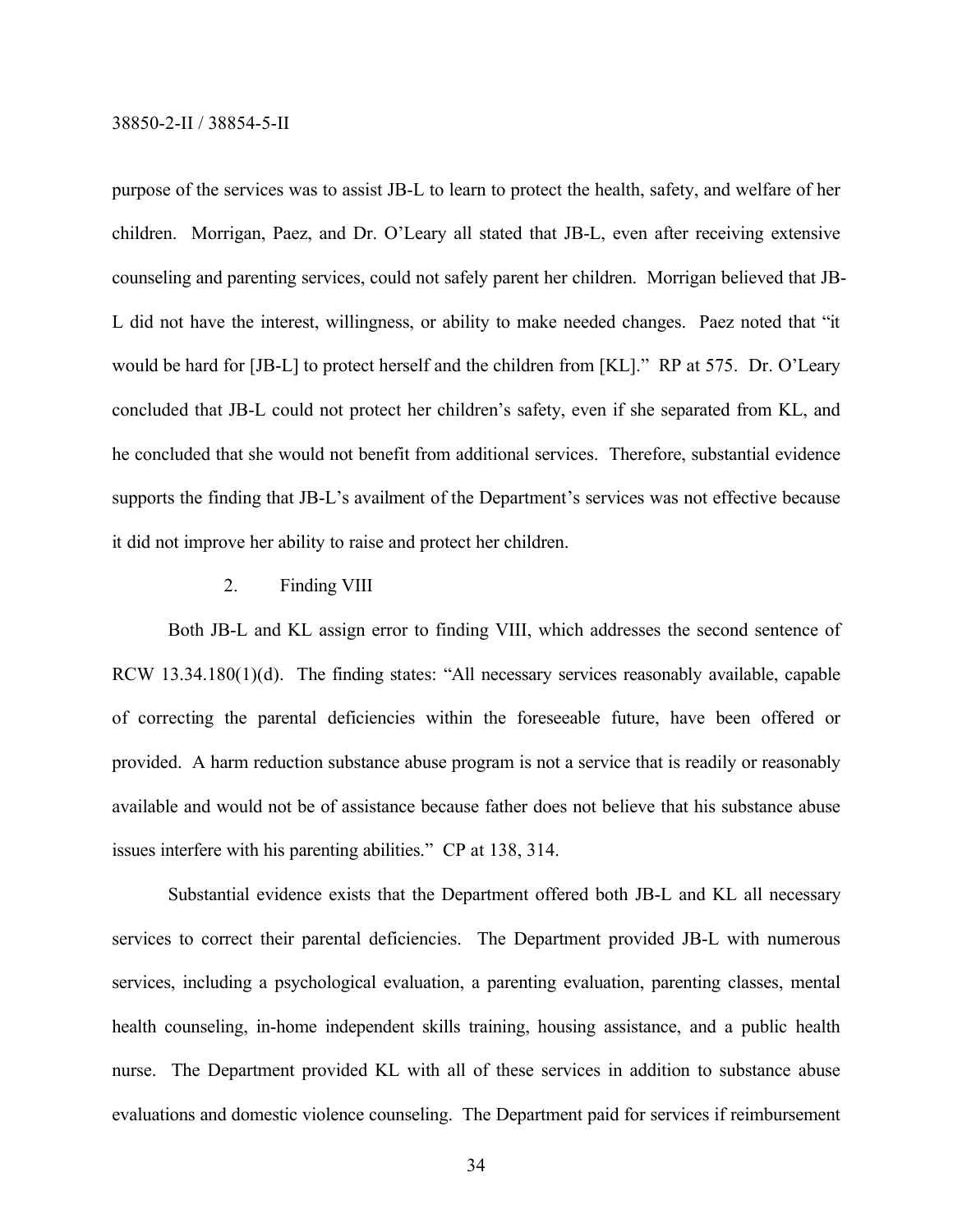was not possible and provided the parents free bus and taxi transportation to and from services.

KL argues that a harm reduction treatment program in Bellevue was reasonably available and capable of correcting his parental deficiencies. KL's initial chemical dependency evaluators recommended inpatient treatment and intensive outpatient treatment, but KL was unwilling to use those services. A parent's unwillingness or inability to make use of the services provided excuses the State from offering extra services that might have been helpful. *In re Dependency of A.M.*, 106 Wn. App. 123, 136, 22 P.3d 828 (2001) (quoting *In re Dependency of P.D.*, 58 Wn. App. 18, 26, 792 P.2d 159 (1990)). Only after KL failed to access available inpatient or outpatient treatment did he receive a recommendation for harm reduction treatment. Although KL now takes issue with the abstinence-based approaches of the inpatient and outpatient programs—given his reliance on medical marijuana to treat various medical conditions—it is unclear from the record how long he has relied on medical marijuana for treatment. KL's unwillingness or inability to access the services that the Department offered made providing treatment to him difficult. Furthermore, the Department did not simply ignore KL's request but, instead, it made efforts to locate a State-certified harm reduction program, which it was unable to do. Finally, it is unclear whether the Bellevue program comported with the recommendations of KL's final substance abuse evaluation. Thus, substantial evidence supports the juvenile court's finding that harm reduction treatment was not reasonably available.

3. Finding IX

Both JB-L and KL assign error to finding IX, which addresses RCW 13.34.180(1)(e). The finding states, in relevant part:

There is little likelihood that conditions will be remedied so that the above-named child can be returned to either parent in the near future. With regards to [JB-L],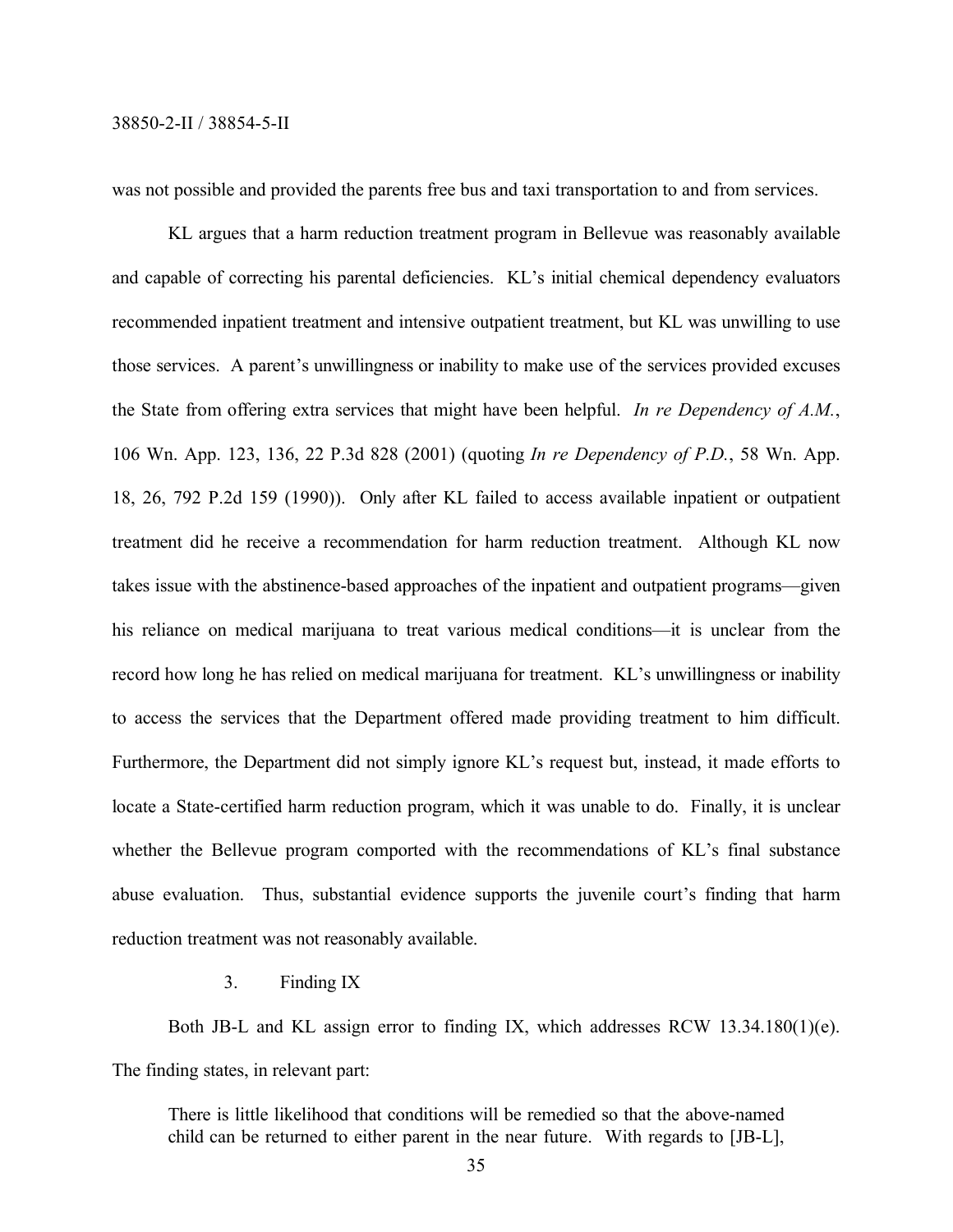her dependent and passive personality style renders her incapable of protecting herself or her children. She has done nothing to adjust her life throughout the entire dependency. She cannot protect her children and is unable to address their medical needs.

CP at 138, 314.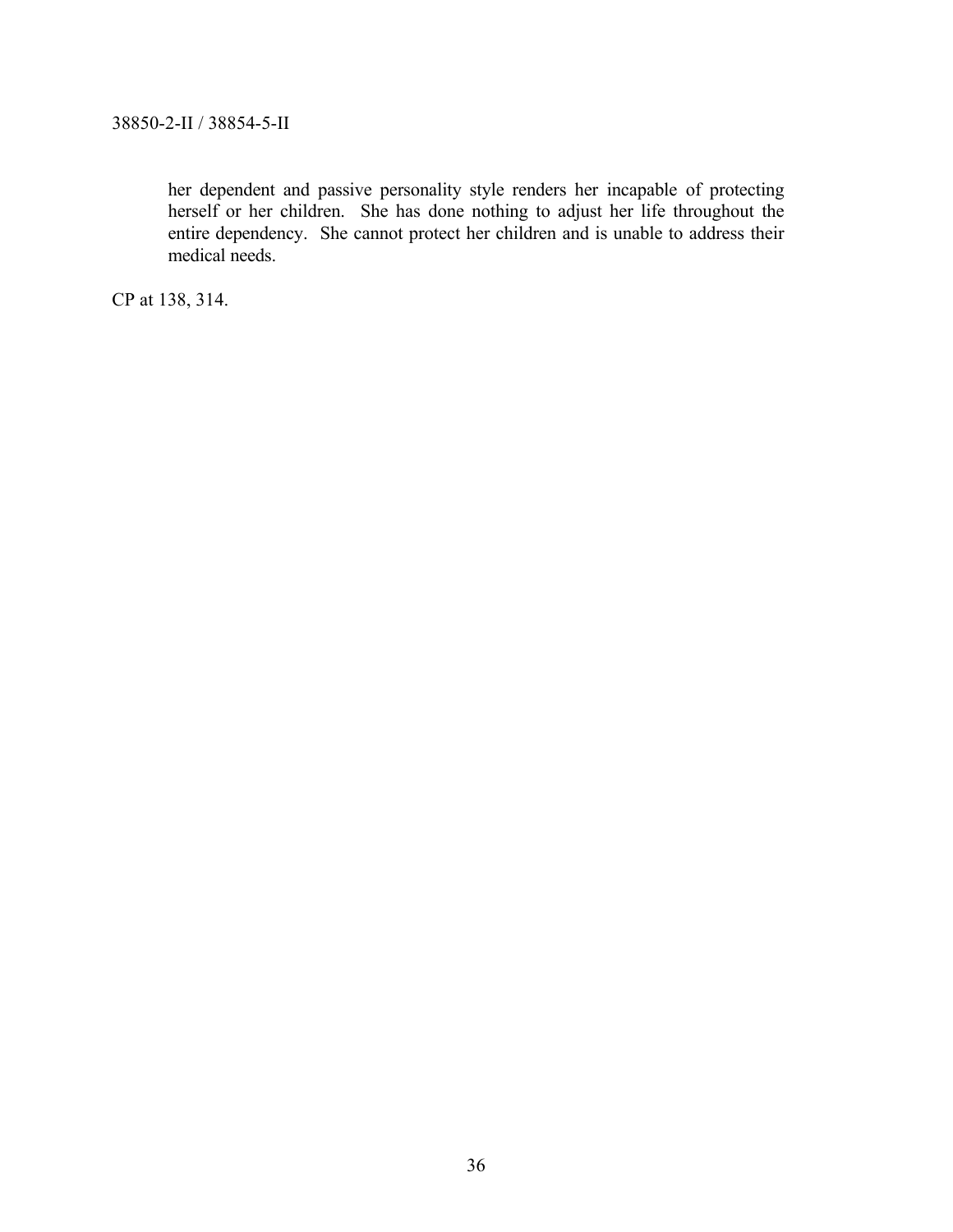KL also assigns error to the portion of the finding that reads: With regard to [KL], he has failed to address any of his deficiencies. CP at 138, 314.

Substantial evidence supports the finding that KL failed to address his parental deficiencies, which Morrigan identified as untreated substance abuse, untreated mental health issues, domestic violence and a related criminal history, and an inability to live independently. While KL followed through with some of the provided services and "did well" in the domestic violence program, he ignored the treatment recommendations of multiple substance abuse evaluators, failed to receive treatment for mental health issues, continued to engage in actions resulting in police involvement, took no responsibility for past crimes including domestic violence convictions, and exhibited unrealistic expectations with regard to his children, which put their safety at risk. RP at 922. We uphold this finding.

We also find substantial evidence supporting the finding that JB-L has failed to remedy her parental deficiencies. Morrigan, Dr. O'Leary, and Paez all testified that the children would suffer serious emotional or physical harm if placed with their parents. The three also testified about JB-L's passivity and her inability to protect the children, particularly from KL.

# 4. Finding X

Both JB-L and KL assign error to finding X, which addresses RCW 13.34.180(1)(f), and which states: "Continuance of the parent-child relationship clearly diminishes the child's prospects for integration into a stable and permanent home. This child has never resided with the parents and has been in foster care since he was three days old." <sup>35</sup> CP at 139, 315. KL bases his

<sup>&</sup>lt;sup>35</sup> LNB-L was three weeks—not three days—old when the Department removed him from his parents' custody. Thus, substantial evidence does not support this portion of the finding with regard to LNB-L.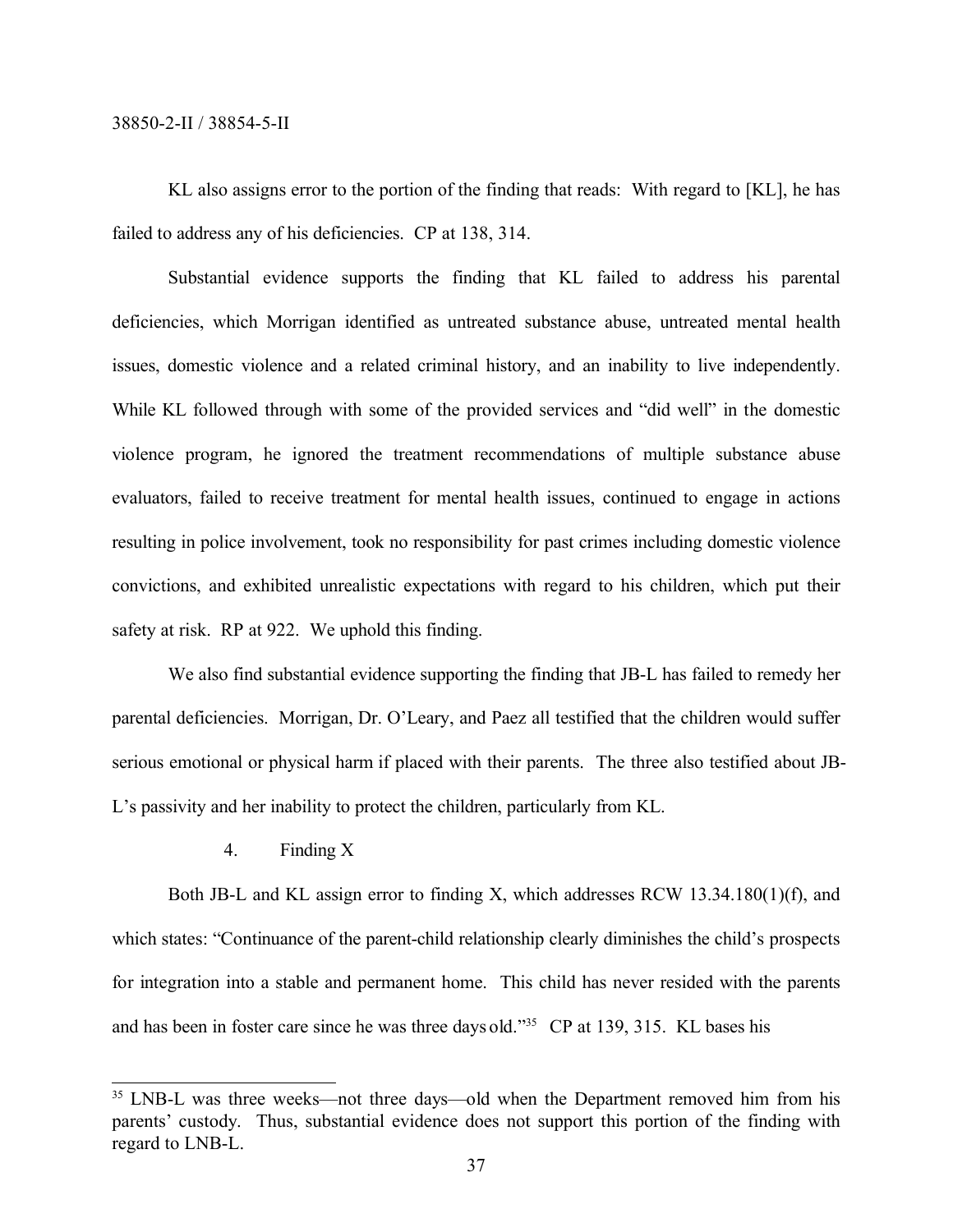challenge on the fact that "the parents engaged in and benefited from services." Br. of Appellant KL at 4. But as we explained above, substantial evidence supports findings that the parents did not effectively avail themselves of the Department's services in order to correct their parental deficiencies. KL's argument fails.

JB-L does not appear to challenge the factual basis for this finding but, rather, she argues that the juvenile court misinterpreted the terms "integration" and "relationship" as used in RCW 13.34.180(1)(f). Br. of Appellant JB-L at 35. Because JB-L did not raise this error at trial, we decline to address it for the first time on appeal. RAP 2.5(a). In any case, the challenged language simply reflects the reality that continuing an inadequate parent-child relationship interferes with the creation of a new, stable, and permanent home for the child.

5. Finding XVI

Both JB-L and KL assign error to finding XVI,<sup>36</sup> which addresses RCW 13.34.190(2), and states: "An order terminating all parental rights is in the best interests of the aforesaid minor child." RCW 13.34.190(2) authorizes the juvenile court to enter an order terminating all parental rights only if the court finds that termination is in the child's best interests.

A "best interests of the child" finding depends on the facts and circumstances of each case and a preponderance of the evidence must support it. *In re Welfare of Aschauer*, 93 Wn.2d 689, 695, 611 P.2d 1245 (1980); *see also In re Welfare of A.J.R.*, 78 Wn. App. 222, 228, 896 P.2d 1298 (1995). We place "very strong reliance" on the juvenile court's determination of what would be in the child's best interests. *In re Interest of Pawling*, 101 Wn.2d 392, 401, 679 P.2d 916

<sup>&</sup>lt;sup>36</sup> JB-L and KL each assign error to conclusion of law II, which states that termination would be in the children's best interests. We address the parents' challenge to both finding XVI and to conclusion of law II in this section.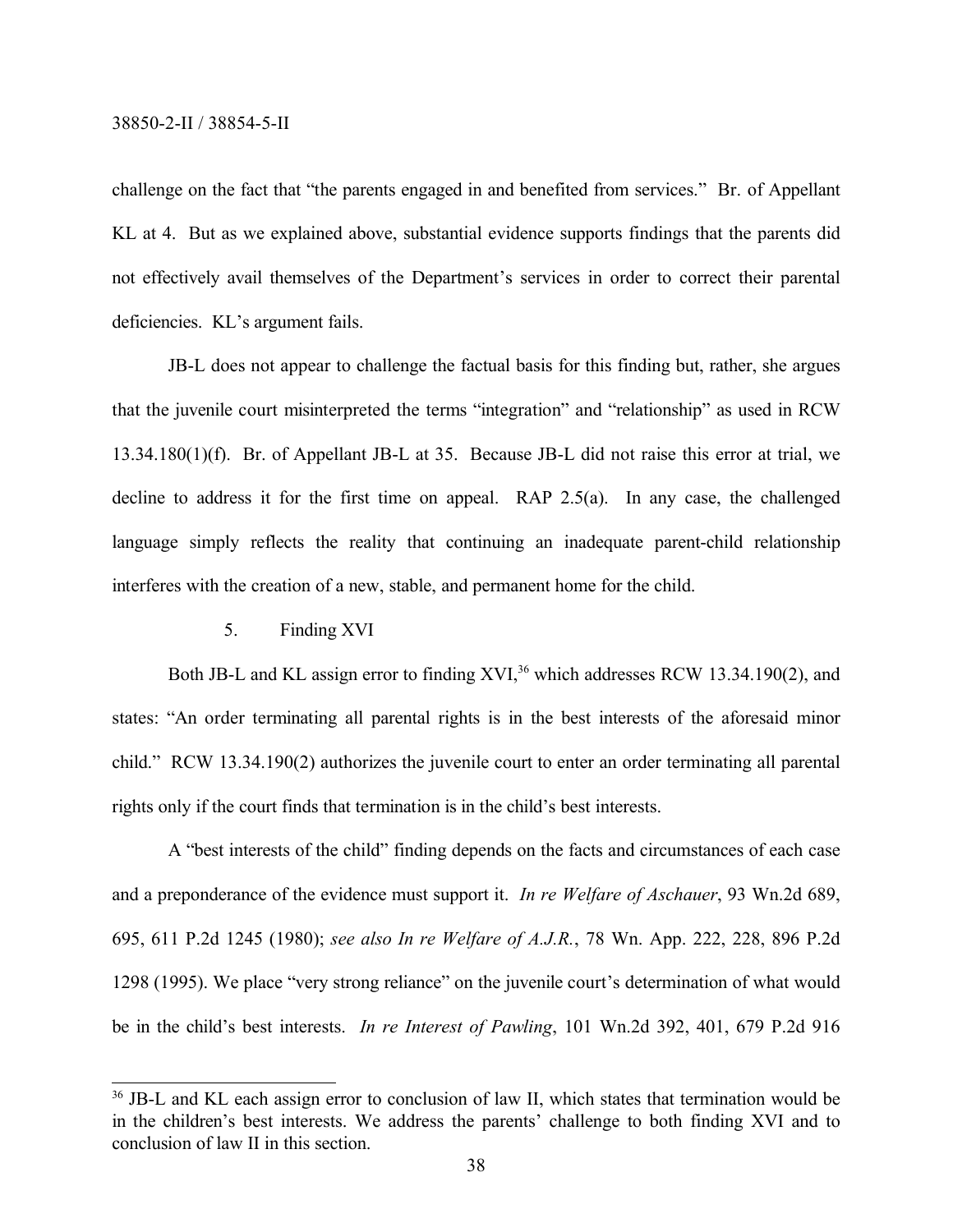(1984) (quoting *In re Welfare of Todd*, 68 Wn.2d 587, 591, 414 P.2d 605 (1966)).

JB-L appears to challenge only the Department's burden of persuasion with regard to the children's best interests; she does not appear to challenge the finding itself. JB-L argues that the juvenile court's "best interests" finding must be supported by clear, cogent and convincing evidence, rather than by a preponderance of the evidence. We exercise our discretion to address this issue even though JB-L did not raise this error in the juvenile court. RAP 2.5(a).

In *Santosky v. Kramer*, the United States Supreme Court held that the Due Process Clause of the Fourteenth Amendment requires states to support allegations of parental unfitness by "at least clear and convincing evidence" before terminating parental rights. 455 U.S. 745, 747-48, 102 S. Ct. 1388, 71 L. Ed. 2d 599 (1982). Notably, the *Santosky* Court did not mandate that states use a particular standard of proof when applying a "best interests" test to the issue of termination after the State has proven parental unfitness. Because the Department must support its allegations of parental unfitness by proving each of the six elements of RCW 13.34.180 by clear, cogent, and convincing evidence—just as *Santosky* required—Washington's termination statute passes constitutional scrutiny.

KL argues that his bond with his children, in light of ICWA's mandate to preserve the integrity of the Indian family, indicates that termination was not in the children's best interests. However, ICWA's applicability does not mean that ICWA replaces state law with regard to a child's best interests. *See Mahaney*, 146 Wn.2d at 893 (discussing ICWA's guidelines in the context of a nonparental custody action). Rather, "[w]ell-established principles for deciding custody matters should further [ICWA's] goals." *Mahaney*, 146 Wn.2d at 893.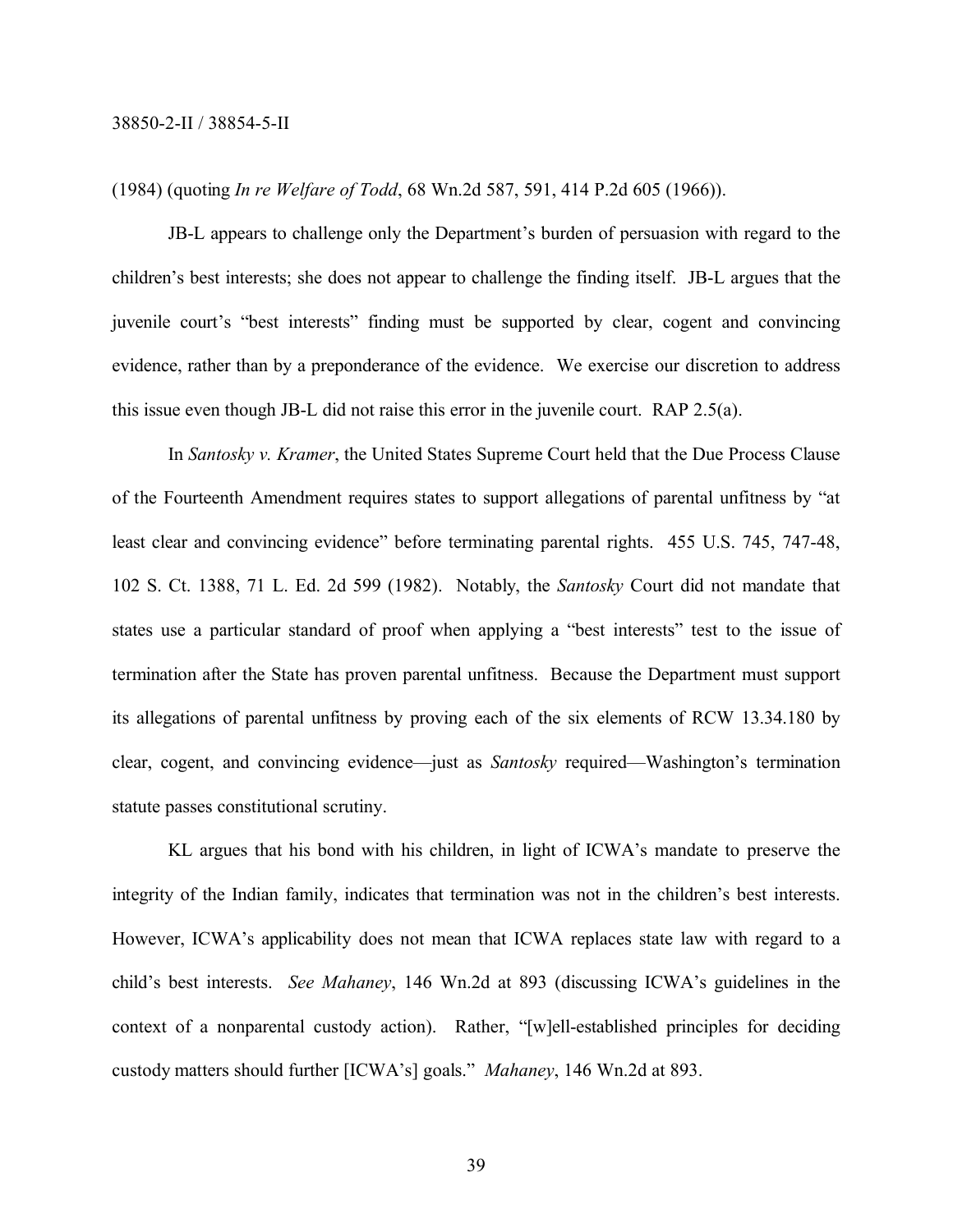Although KL appeared bonded to the children, he also acted emotionally volatile, angry, and inappropriate during visits with his children, to the point that he scared them. KL failed to engage in required chemical dependency services, continuously blamed JB-L for the children being taken, and, over the two years of dependency, either made no progress in correcting his parenting deficiencies or made further declines in his parenting abilities. Morrigan, Paez, and the GAL testified that the children's best interests warranted termination of KL's parent-child relationship. In light of these facts and circumstances, substantial evidence supports the juvenile court's finding that termination was in the children's best interests.

# B. Substantive Due Process

JB-L argues that Washington's termination statute violates substantive due process by interfering with her fundamental liberty interests as a parent. She concedes the State's interest in preventing harm to children, but she argues that the statute is unconstitutional because it does not require the juvenile court to reject all less restrictive alternatives—such as a temporary continuation of the dependency, dependency guardianship, third-party custody, return home or open adoption—before terminating parental rights. We reject these arguments.

We review a challenge to a statute's constitutionality de novo. *In re Parentage of C.A.M.A.*, 154 Wn.2d 52, 57, 109 P.3d 405 (2005). A statute is presumed constitutional, and the party challenging it has the burden of proving beyond a reasonable doubt that it is unconstitutional. *In re Det. of C.W.*, 147 Wn.2d 259, 277, 53 P.3d 979 (2002).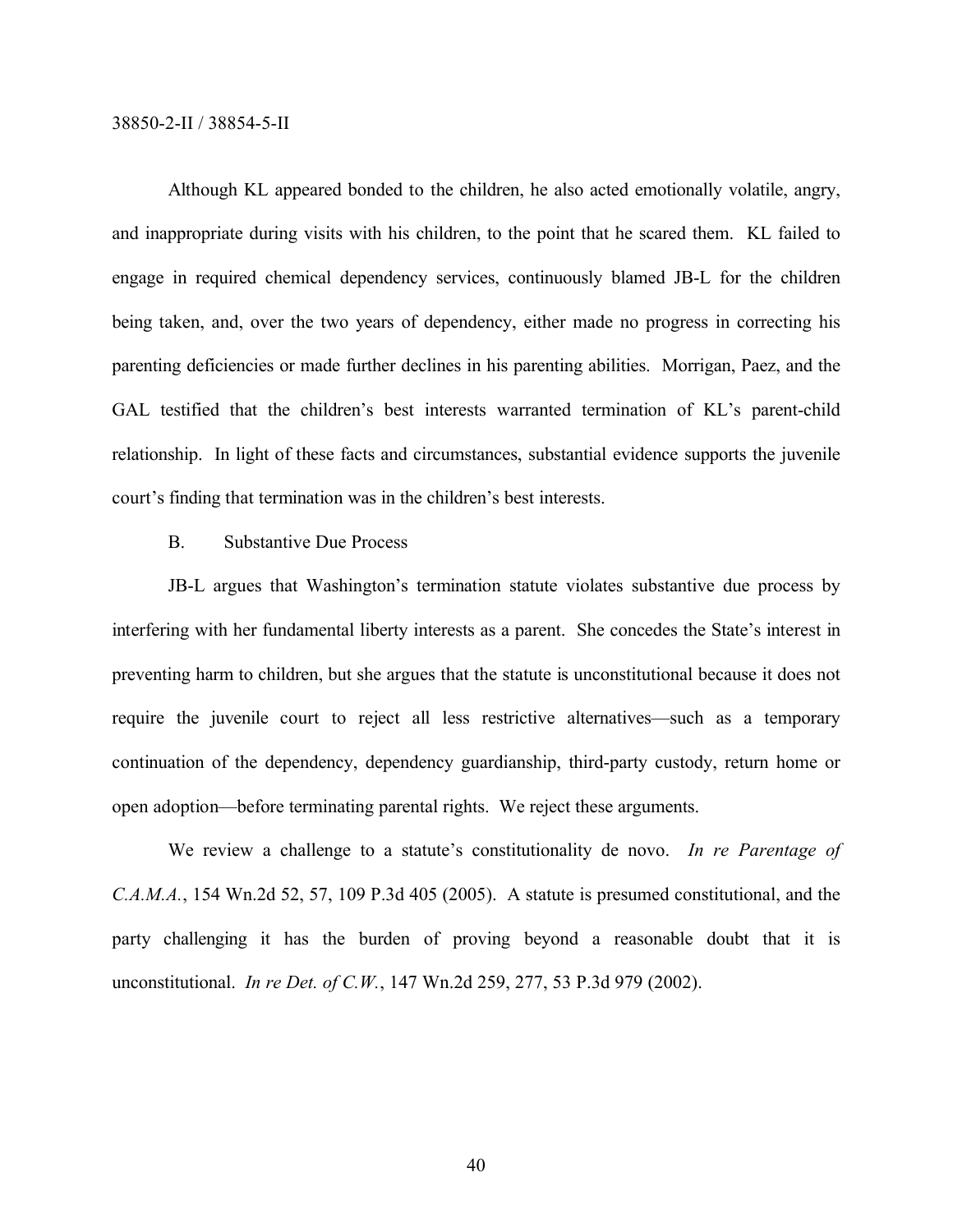A parent has a fundamental liberty interest in the care and custody of her children. *In re Dependency of J.H.*, 117 Wn.2d 460, 473, 815 P.2d 1380 (1991). The State may only interfere with this interest if it "has a compelling interest and such interference is narrowly drawn to meet only the compelling state interest involved." *C.A.M.A.*, 154 Wn.2d at 57 (quoting *In re Custody of Smith*, 137 Wn.2d 1, 13, 15, 969 P.2d 21 (1998)). The "best interest of the child" standard is not a compelling state interest that overrules a parent's fundamental right to raise her children. *Smith*, 137 Wn.2d at 20. The State may only interfere with a parent's protected right to raise her children where the State seeks to prevent harm or risk of harm to the child. *Smith*, 137 Wn.2d at 18.

Every division of this court has rejected similar arguments that the termination statute violates a parent's fundamental liberty interest in the care and custody of her children. *In re Welfare of M.R.H.*, 145 Wn. App. 10, 31, 188 P.3d 510 (2008), *review denied*, 165 Wn.2d 1009 (2008), *cert. denied*, 129A S. Ct. 1682 (2009); *In re Dependency of T.C.C.B.*, 138 Wn. App. 791, 798-99, 158 P.3d 1251 (2007); *C.B.*, 134 Wn. App. at 346; *In re Dependency of I.J.S.,* 128 Wn. App. 108, 118, 120, 114 P.3d 1215 (2005). This court's rationale in *I.J.S.* is representative: "the termination statutes are narrowly drawn because the State must prove that the relationship with the parents harms or potentially harms the child before the court can terminate parental rights." <sup>37</sup> *I.J.S.*, 128 Wn. App. at 118; *accord M.R.H.*, 145 Wn. App. at 31; *C.B.* 134 Wn. App. at 345. JB-

<sup>&</sup>lt;sup>37</sup> Proof of harm or risk of harm is implicit in RCW 13.34.180(1) because subsection (a) requires the State to show that the child is "dependent," meaning that the child has been abandoned, abused, neglected, or finds himself in circumstances that constitute a danger of substantial damage to his physical or psychological development. *C.B.*, 134 Wn. App. at 345.